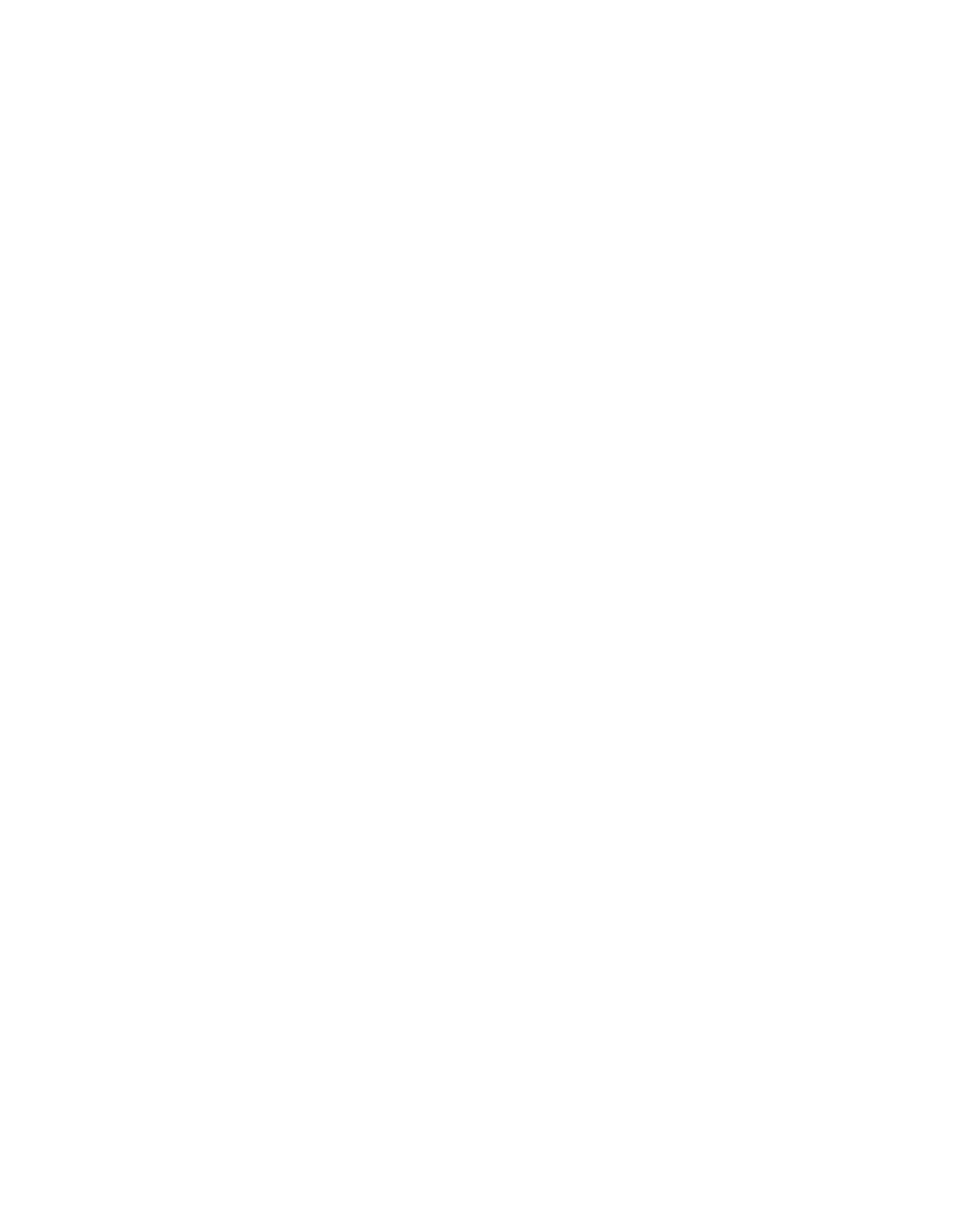# The heat semigroup in the compact Heckman-Opdam setting and the Segal-Bargmann transform

Heiko Remling and Margit Rösler Institut für Mathematik, TU Clausthal Erzstraße 1 D-38678 Clausthal-Zellerfeld, Germany remling@math.tu-clausthal.de, roesler@math.tu-clausthal.de

#### Abstract

In the first part of this paper, we study the heat equation and the heat kernel associated with the Heckman-Opdam Laplacian in the compact, Weyl-group invariant setting. In particular, this Laplacian gives rise to a Feller-Markov semigroup on a fundamental alcove of the affine Weyl group. The second part of the paper is devoted to the Segal-Bargmann transform in our context. A Hilbert space of holomorphic functions is defined such that the  $L^2$ -heat transform becomes a unitary isomorphism.

Keywords: Heckman-Opdam polynomials, trigonometric Dunkl operators, heat semigroup, Segal-Bargmann transform.

Mathematics Subject Classification (2010): 33C52, 33C67, 43A85, 44A15, 47D06.

#### 1 Introduction

Heckman-Opdam theory provides a powerful generalization of the theory of noncompact and compact Riemannian symmetric spaces and their spherical functions. In this theory (see e.g. [11], [12], [6]), the system of invariant differential operators on a Riemannian symmetric space is replaced by a commuting algebra of differential reflection operators, called Dunkl operators, which depend on some root system and on multiplicity parameters on the roots. The joint spectral problem for these operators is solved by multivariable hypergeometric functions and hypergeometric polynomials which include the spherical functions of Riemannian symmetric spaces for certain discrete values of the multiplicities.

In the context of Dunkl operators, the heat equation has already been studied in various settings. The rational case was treated by Rösler in  $[14]$ , while Schapira [16] studied the heat equation in the noncompact Heckman-Opdam theory. In the present paper we investigate the compact symmetric case, where we assume invariance under the Weyl group  $W$ . We are concerned with the heat equation for the Heckman-Opdam Laplacian  $L_m$  on a closed fundamental alcove  $A_0$  for the affine Weyl group. This Laplacian generalizes the Laplace-Beltrami operator on a Riemannian symmetric space of compact type. We prove that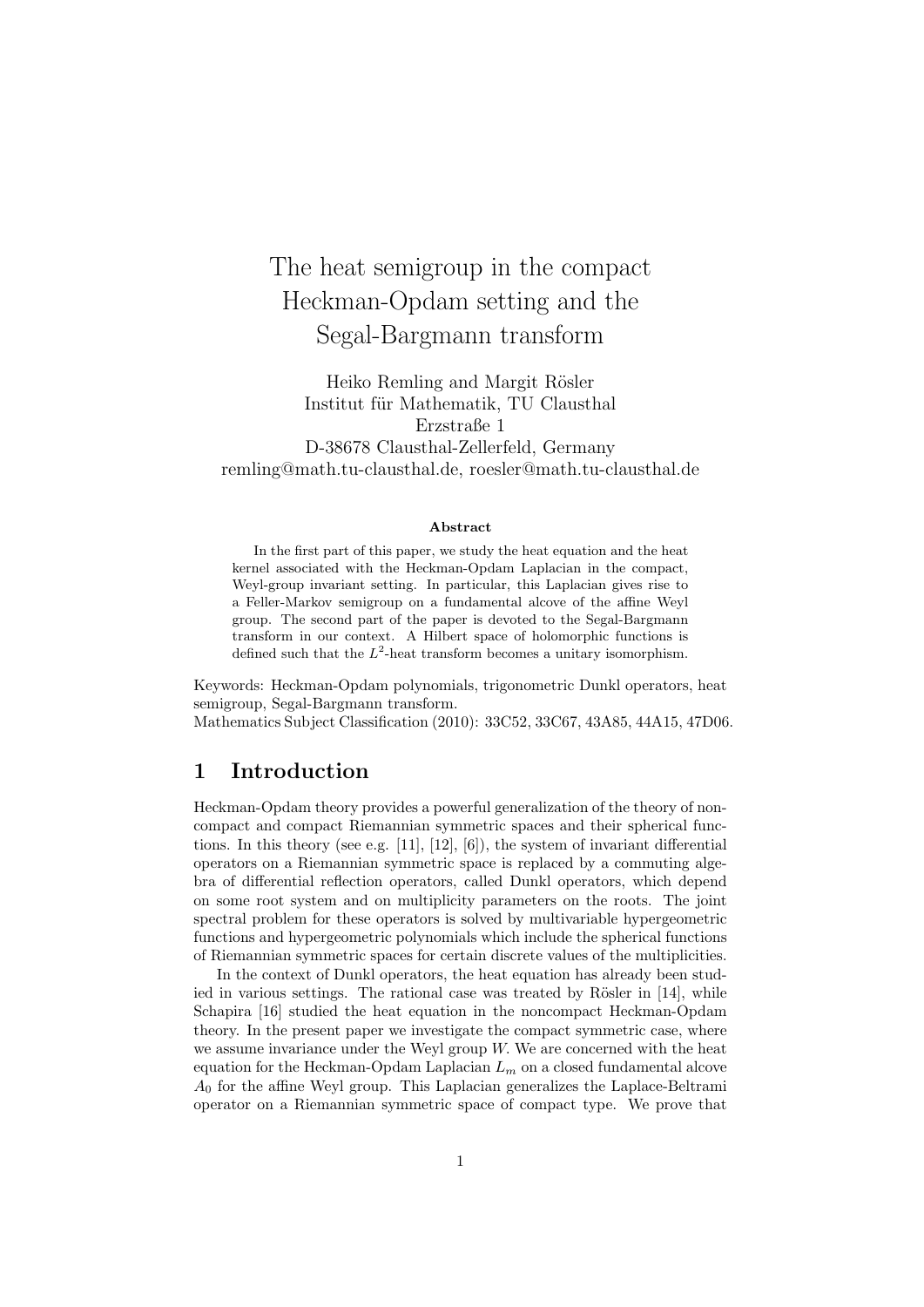$L_m$  has a closure which generates a Feller-Markov semigroup on the alcove, the Heckman-Opdam heat semigroup. We study smoothness properties of the heat kernel and also develop an  $L^p$ -theory for the heat equation on  $A_0$ .

The second main topic of this paper is the Segal-Bargmann transform. Several generalizations of the classical Segal-Bargmann transform to different settings are known. The Segal-Bargmann transform for compact Lie groups was introduced by Hall [5], where also the case of compact symmetric spaces was considered. Different approaches in the case of compact symmetric spaces were given by Stenzel [19] and Faraut [4]. In the framework of Dunkl theory, the rational case has been studied by several authors, see [17], [1], [18]. Apart from the rank one case, an explicit description of the Segal-Bargmann space as an  $L^2$ -space of holomorphic functions has so far not been found in this setting. Ben Saïd and Ørsted [1] instead gave a description as a Fock space generated by a certain reproducing kernel (which is given by the rational Dunkl kernel). The noncompact, symmetric Heckman-Opdam case was investigated in 2007 by Olafsson and Schlichtkrull [13]. ´

In this paper, we study the Segal-Bargmann transform in the compact symmetric Heckman-Opdam setting. We extend the heat transform to a unitary isomorphism from the weighted  $L^2$ -space on the alcove  $A_0$  to a Segal-Bargmann space  $\mathcal{H}_t$ , which is a Hilbert space of holomorphic functions. Its inner product is described as an  $L^2$ -product involving the heat kernel from the noncompact theory as a weight.

The organization of this paper is as follows: In Section 2, we recall some basics of trigonometric Dunkl theory. In Section 3 the heat equation and the heat semigroup on the fundamental alcove  $A_0$  are studied. Finally, the Segal-Bargmann transform is developed in Section 4.

### 2 Fundamentals of Trigonometric Dunkl Theory

We start with a short review of the fundamentals of trigonometric Dunkl theory which will be needed in this article. For details, we refer to the work of Heckman and Opdam [11], [12], [6], and the references cited there.

Let  $\mathfrak a$  be a finite-dimensional Euclidean space with inner product  $\langle \cdot, \cdot \rangle$ , which is extended to a complex bilinear form on the complexification  $a_{\mathbb{C}}$  of  $a$ . We identify **a** with its dual space  $\mathfrak{a}^* = \text{Hom}(\mathfrak{a}, \mathbb{R})$  via the given inner product. Let  $\Sigma \subset \mathfrak{a}$  be a (not necessarily reduced) root system. For  $\alpha \in \Sigma$  we write  $\alpha^{\vee} := 2\alpha/\langle \alpha, \alpha \rangle$  for the coroot of  $\alpha$  and denote by  $s_{\alpha}(x) = x - \langle \alpha^{\vee}, x \rangle \alpha$  the reflection in the hyperplane  $H_{\alpha}$  perpendicular to  $\alpha$ .

The reflections  $\{s_\alpha : \alpha \in \Sigma\}$  generate the Weyl group  $W = W(\Sigma)$ . We define the root lattice  $Q := \mathbb{Z} \Sigma$  and the coroot lattice  $Q^{\vee} = \mathbb{Z} \Sigma^{\vee}$ . Further, we fix some positive subsystem  $\Sigma^+$  of  $\Sigma$ . An element  $\lambda \in \mathfrak{a}$  is called (strictly) dominant, if  $\langle \lambda, \alpha \rangle \ge 0$  (respectively > 0) for all  $\alpha \in \Sigma^+$ . We write

$$
\mathfrak{a}^+ := \{ \lambda \in \mathfrak{a} \, : \, \langle \lambda, \alpha^\vee \rangle > 0 \,\,\forall \alpha \in \Sigma^+ \}
$$

for the Weyl chamber of strictly dominant elements.

For  $\alpha \in \Sigma$  and  $\lambda \in \mathfrak{a}_{\mathbb{C}}$  let

$$
\lambda_{\alpha} := \frac{\langle \lambda, \alpha \rangle}{\langle \alpha, \alpha \rangle}.
$$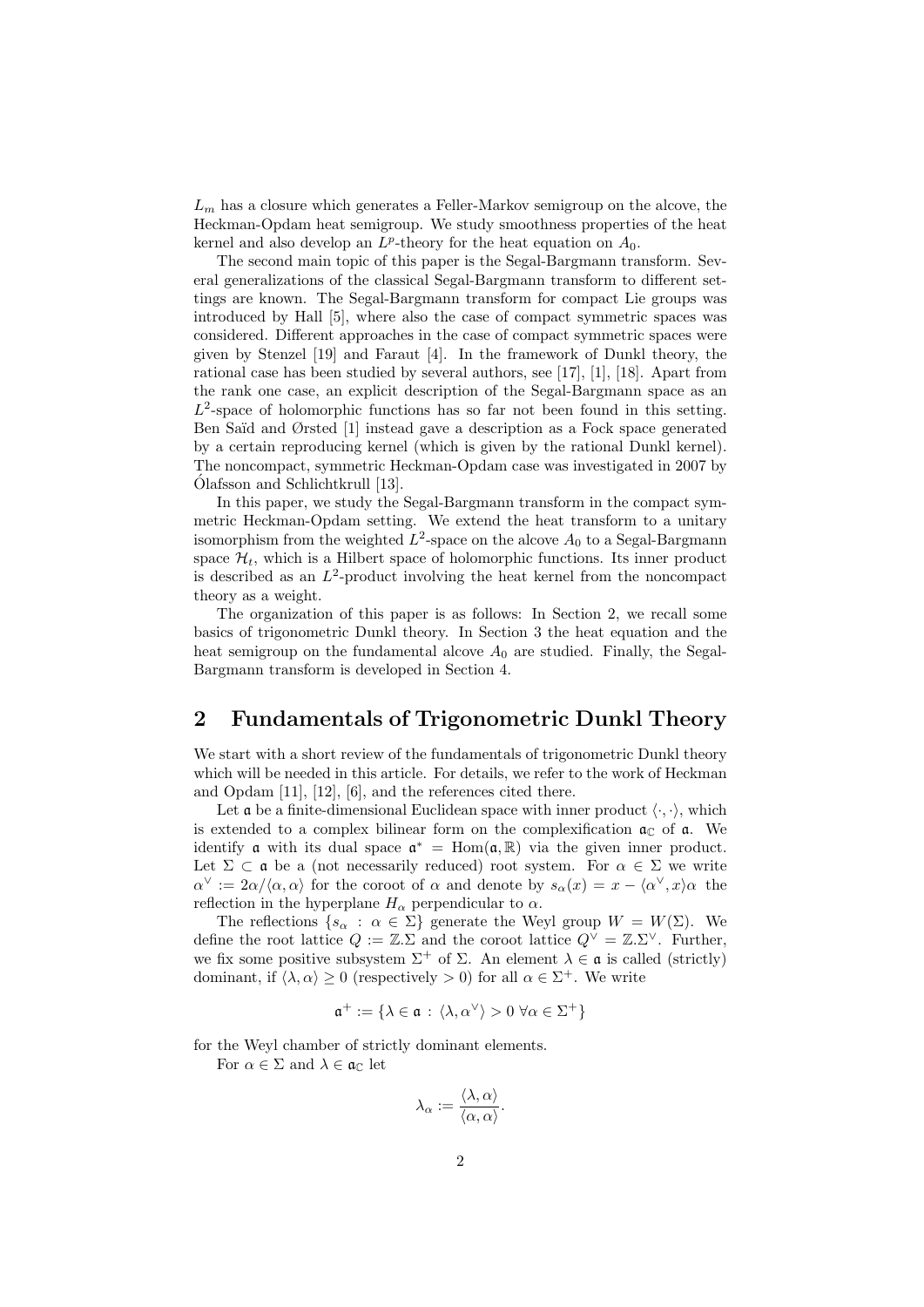The weight lattice is given by

$$
\Lambda:=\{\lambda\in\mathfrak{a}\,:\,\lambda_{\alpha}\in\mathbb{Z}\,\,(\forall\alpha\in\Sigma)\}
$$

and the set

$$
\Lambda^+ := \{ \lambda \in \mathfrak{a} \, : \, \lambda_\alpha \in \mathbb{Z}^+ \, \left( \forall \alpha \in \Sigma^+ \right) \}
$$

is called the lattice of dominant weights. Here we use the notation  $\mathbb{Z}^+ :=$  $\{0, 1, 2, \ldots\}$ . The positive root lattice  $Q^+ = \mathbb{Z}^+ \cdot \Sigma^+$  defines a partial ordering  $\preceq$  on  $a$ :

$$
\mu \preceq \lambda \iff \lambda - \mu \in Q^+.
$$

This ordering is called the dominance ordering. Two simple properties are given in the following Lemma.

**2.1 Lemma.** (i) Let  $\gamma \in \overline{\mathfrak{a}^+}$  be dominant. Then  $w\gamma \preceq \gamma$  for all  $w \in W$ . (ii) Let  $\lambda, \mu \in \Lambda^+$  be dominant weights with  $\mu \preceq \lambda$ . Then  $|\mu| \leq |\lambda|$ .

*Proof.* Part (i) is Lemma 10.3B in [8]. For the proof of (ii), notice that  $\lambda + \mu$  is also dominant and  $\lambda - \mu$  is a sum of positive roots. Therefore

$$
0 \le \langle \lambda + \mu, \lambda - \mu \rangle = |\lambda|^2 - |\mu|^2.
$$

A multiplicity function is a W-invariant map  $m : \Sigma \to \mathbb{C}, \alpha \mapsto m_{\alpha}$ . We denote the set of multiplicity functions by  $M$ . In this article we only consider non-negative multiplicities, i.e.  $m_{\alpha} \geq 0$  for all  $\alpha \in \Sigma$ . Define

$$
\rho = \rho(m) := \frac{1}{2} \sum_{\alpha \in \Sigma^{+}} m_{\alpha} \alpha.
$$

**2.2 Definition.** Let  $\xi \in \mathfrak{a}_{\mathbb{C}}$  and  $m \in \mathcal{M}$ . The *Dunkl-Cherednik operator* associated with  $\Sigma$  and m is given by

$$
T_{\xi} = T(\xi, m) := \partial_{\xi} + \sum_{\alpha \in \Sigma^{+}} m_{\alpha} \langle \alpha, \xi \rangle \frac{1}{1 - e^{-2\alpha}} (1 - s_{\alpha}) - \langle \rho, \xi \rangle,
$$

where  $\partial_{\xi}$  is the usual directional derivative and  $e^{\lambda}(\xi) := e^{\langle \lambda, \xi \rangle}$  for  $\lambda, \xi \in \mathfrak{a}_{\mathbb{C}}$ .

2.3 Remark. Heckman and Opdam use a slightly different notation. They consider a root system  $R$  with multiplicity  $k$ , which is connected to our notation via

$$
R = 2\Sigma, \quad k_{2\alpha} = \frac{1}{2}m_{\alpha}.
$$

Our notation comes from the theory of symmetric spaces.

For fixed multiplicity m, the operators  $T_{\xi}$ ,  $\xi \in \mathfrak{a}_{\mathbb{C}}$  commute. Therefore the assignment  $\xi \mapsto T(\xi, m)$  uniquely extends to a homomorphism on the symmetric algebra  $S(\mathfrak{a}_{\mathbb{C}})$  over  $\mathfrak{a}_{\mathbb{C}}$ , which may be identified with the algebra of complex polynomials on  $a_{\mathbb{C}}$ . Let  $T(p, m)$  be the operator which in this way corresponds to  $p \in S(\mathfrak{a}_{\mathbb{C}})$ . If  $p \in S(\mathfrak{a}_{\mathbb{C}})^W$ , the subspace of W-invariant polynomials on  $\mathfrak{a}_{\mathbb{C}}$ , then  $T(p, m)$  acts as a differential operator on the space of W-invariant analytic functions on a.

The solution of the joint spectral problem for these differential operators is due to Heckman and Opdam, see [6] and [11]: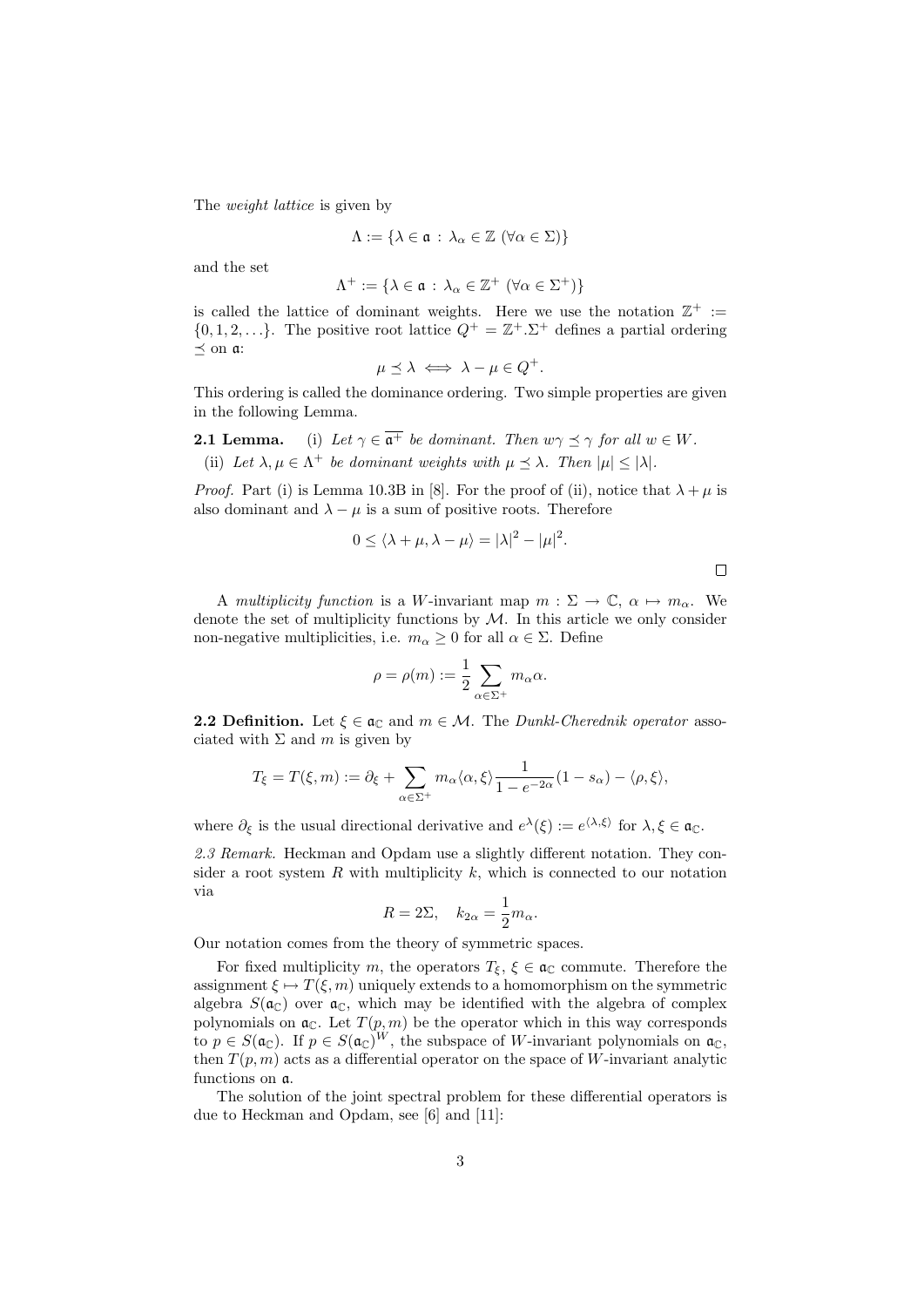**2.4 Theorem.** For each fixed spectral parameter  $\lambda \in \mathfrak{a}_{\mathbb{C}}$ , the so-called hypergeometric system

$$
T(p,m)\varphi = p(\lambda)\varphi
$$
 for all  $p \in S(\mathfrak{a}_{\mathbb{C}})^W$ 

has a unique W-invariant solution  $\varphi = F_{\lambda}(m; \cdot) = F(\lambda, m; \cdot)$  which is analytic on **a** and satisfies  $F_{\lambda}(m;0) = 1$ . Moreover, there is a W-invariant tubular neighborhood U of  $a$  in  $a_{\mathbb{C}}$  such that F extends to a (single-valued) holomorphic function  $F: \mathfrak{a}_\mathbb{C} \times \mathcal{M}^{\text{reg}} \times U \to \mathbb{C}$ .

The function  $F(\lambda, m; x)$  is W-invariant in both  $\lambda$  and x. It is called the hypergeometric function associated with  $\Sigma$ . For certain spectral parameters  $\lambda$ , the functions  $F_{\lambda}$  are actually trigonometric polynomials, the so-called Heckman-Opdam polynomials. In order to make this precise, we need some more notation.

Let  $\mathcal{T} := \text{lin}\{e^{i\lambda} : \lambda \in \Lambda\}$  be the space of trigonometric polynomials associated with Λ. Trigonometric polynomials are  $\pi Q^{\vee}$ -periodic, and  $T_{\xi} \mathcal{T} \subset \mathcal{T}$ . Consider the torus  $T = \frac{\mathfrak{a}}{\pi Q^{\vee}}$  with the W-invariant weight function

$$
w_m := \prod_{\alpha \in \Sigma^+} \left| e^{i\alpha} - e^{-i\alpha} \right|^{m_\alpha}.
$$

Let

$$
M_{\lambda}:=\sum_{\mu\in W.\lambda}e^{i\mu},\quad\lambda\in\Lambda^+
$$

denote the W-invariant orbit sums. They form a basis of the space of  $W$ invariant trigonometric polynomials  $\mathcal{T}^W$ . For  $\lambda \in \Lambda^+$  the Heckman-Opdam polynomials associated with  $\Sigma$  are defined by

$$
P_{\lambda} = P_{\lambda}(m; \cdot) := \sum_{\mu \in \Lambda^+, \mu \preceq \lambda} c_{\lambda \mu}(m) M_{\mu}
$$

where the coefficients  $c_{\lambda\mu}(m)$  are uniquely determined by the conditions (i)  $c_{\lambda\lambda}(m)=1$ 

(ii)  $P_{\lambda}$  is orthogonal to  $M_{\mu}$  in  $L^2(T; w_m)$  for all  $\mu \in \Lambda^+$  with  $\mu \prec \lambda$ .

The Jacobi polynomials  $P_{\lambda}$  form an orthogonal basis of  $L^2(T, w_m)^W$ , the subspace of W-invariant elements from  $L^2(T, w_m)$ .

2.5 Remark. Notice that our notation slightly differs from that of Heckman and Opdam (e.g.  $[6]$ ,  $[12]$ ), namely by a factor i in the spectral variable. This choice of notation will be more convenient for our purposes.

The connection between the Jacobi polynomials and the hypergeometric function is as follows:

**2.6 Lemma.** (See [6]) For all  $z \in \mathfrak{a}_{\mathbb{C}}$  and  $\lambda \in \Lambda^+$ ,

$$
P_{\lambda}(m; z) = c(\lambda + \rho, m)^{-1} F_{\lambda + \rho}(m; iz),
$$

where the c-function  $c(\lambda + \rho, m) = P_{\lambda}(m; 0)^{-1}$  is given by

$$
c(\lambda + \rho, m) = \prod_{\alpha \in \Sigma^+} \frac{\Gamma(\lambda_\alpha + \rho_\alpha + \frac{1}{4}m_{\alpha/2})\Gamma(\rho_\alpha + \frac{1}{4}m_{\alpha/2} + \frac{1}{2}m_\alpha)}{\Gamma(\lambda_\alpha + \rho_\alpha + \frac{1}{4}m_{\alpha/2} + \frac{1}{2}m_\alpha)\Gamma(\rho_\alpha + \frac{1}{4}m_{\alpha/2})}.
$$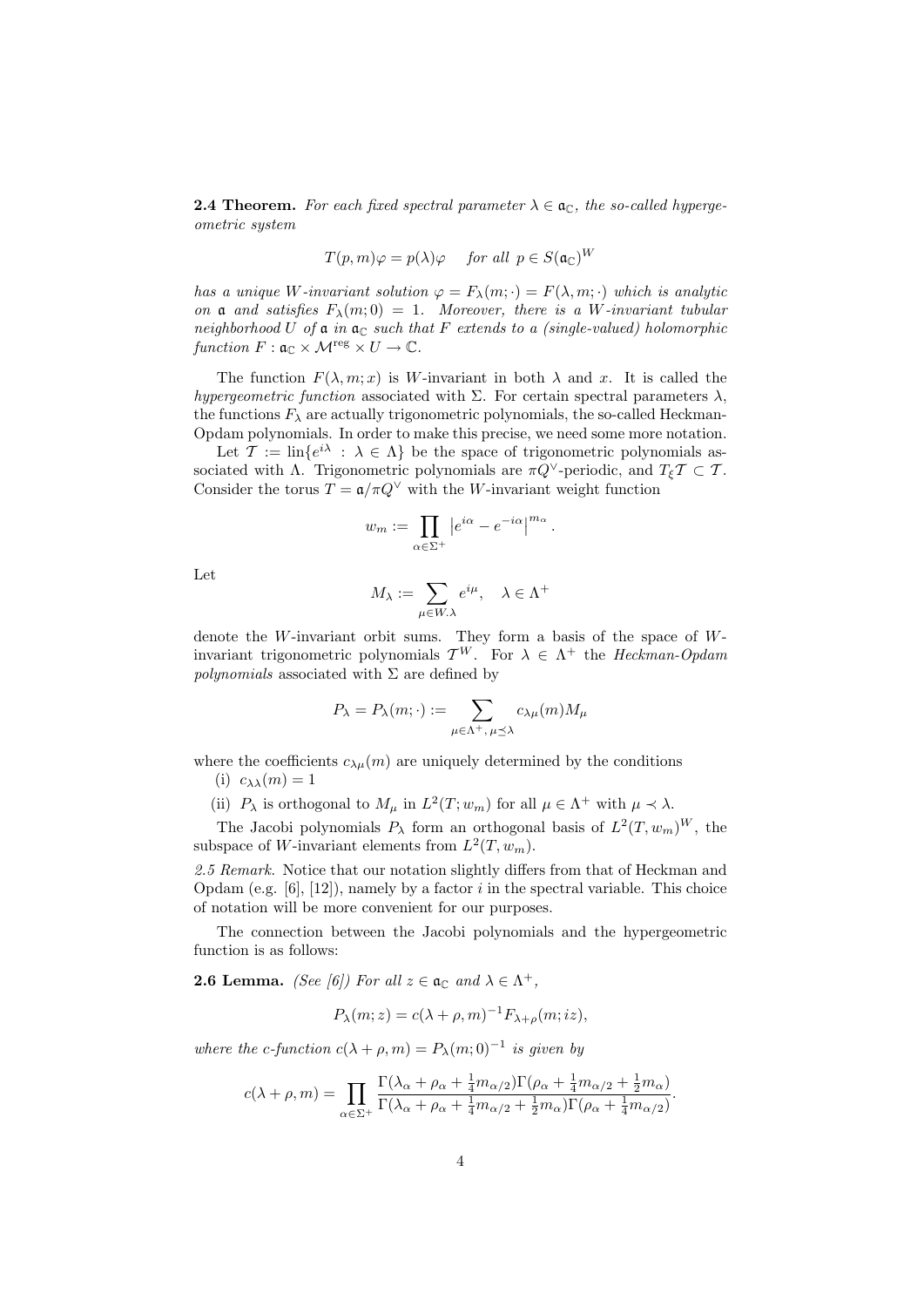We shall work with the renormalized Jacobi polynomials, defined by

$$
R_{\lambda}(z) := R_{\lambda}(m; z) := c(\lambda + \rho, m) P_{\lambda}(m; z) = F_{\lambda + \rho}(m; iz).
$$

They satisfy

$$
R_{\lambda}(0)=1.
$$

Dividing the torus  $T = \frac{\mathfrak{a}}{\pi Q^{\vee}}$  by the action of the Weyl group W gives the closed fundamental alcove

$$
A_0 = \{x \in \mathfrak{a} : 0 \le \langle \alpha, x \rangle \le \pi \quad (\forall \alpha \in \Sigma^+) \}.
$$

We may consider W-invariant trigonometric polynomials as functions on  $A_0$ . Another way of considering a W-invariant and  $\pi Q^{\vee}$ -periodic function f on a is to say that  $f$  is  $W_{\text{aff}}$ -invariant, where

$$
W_{\text{aff}} = \pi Q^{\vee} \rtimes W
$$

is the affine Weyl group. The closed alcove  $A_0$  is a fundamental domain for the action of  $W_{\text{aff}}$  on  $\mathfrak{a}$ .

The Jacobi polynomials  $R_{\lambda}$  are orthogonal with respect to the inner product

$$
\langle f, g \rangle_m = \int_{A_0} f(x) \overline{g(x)} w_m(x) \, dx,
$$

but they are not orthonormal. We put

$$
r_{\lambda} := \frac{1}{\|R_{\lambda}\|_m^2}.
$$

Then the set  $\{\sqrt{r_{\lambda}}R_{\lambda} : \lambda \in \Lambda^+\}$  is an orthonormal basis of  $L^2(A_0, w_m)$ . 2.7 Remark. We shall need the following facts about the Jacobi polynomials  $P_{\lambda}$ and  $R_{\lambda}$ :

(a) The  $L^2(A_0)$ -norm of  $P_\lambda$  is given by

$$
||P_{\lambda}||_{m}^{2} = \prod_{\alpha \in \Sigma^{+}} \frac{\Gamma(\lambda_{\alpha} + \rho_{\alpha} - \frac{1}{4}m_{\alpha/2} - \frac{1}{2}m_{\alpha} + 1)}{\Gamma(\lambda_{\alpha} + \rho_{\alpha} - \frac{1}{4}m_{\alpha/2} + 1)} \cdot \frac{\Gamma(\lambda_{\alpha} + \rho_{\alpha} + \frac{1}{4}m_{\alpha/2} + \frac{1}{2}m_{\alpha})}{\Gamma(\lambda_{\alpha} + \rho_{\alpha} + \frac{1}{4}m_{\alpha/2})}
$$

see Theorem 3.5.5 in [6]. (Notice that  $P_{\lambda}$  is W-invariant.)

(b) The coefficients  $c_{\lambda\mu}(m)$  of the  $P_{\lambda}$  are rational functions in  $m_{\alpha}, \alpha \in \Sigma^{+}$ . Moreover, their numerator and denominator polynomials have nonnegative integral coefficients. This was observed in [9], Par. 11. As a consequence, the renormalized polynomial  $R_{\lambda}$  is, for non-negative m, a convex combination of exponentials  $e^{i\gamma}$ :

$$
R_{\lambda} = \sum_{\substack{\gamma \in W.\mu \\ \mu \in \Lambda^+, \ \mu \preceq \lambda}} d_{\lambda \gamma} e^{i \gamma}
$$

with coefficients  $d_{\lambda\gamma} \ge 0$  and  $\sum_{\gamma} d_{\lambda\gamma} = 1$ .

(c) Because of  $e^{i\langle \mu, x \rangle} = e^{-i\langle \mu, x \rangle}$  we have

$$
\overline{R_{\lambda}(x)} = R_{\lambda}(-x), \qquad x \in \mathfrak{a},
$$

and more general for  $z \in \mathfrak{a}_{\mathbb{C}}$ :

$$
\overline{R_{\lambda}(-\overline{z})} = R_{\lambda}(z), \qquad \overline{R_{\lambda}(\overline{z})} = R_{\lambda}(-z).
$$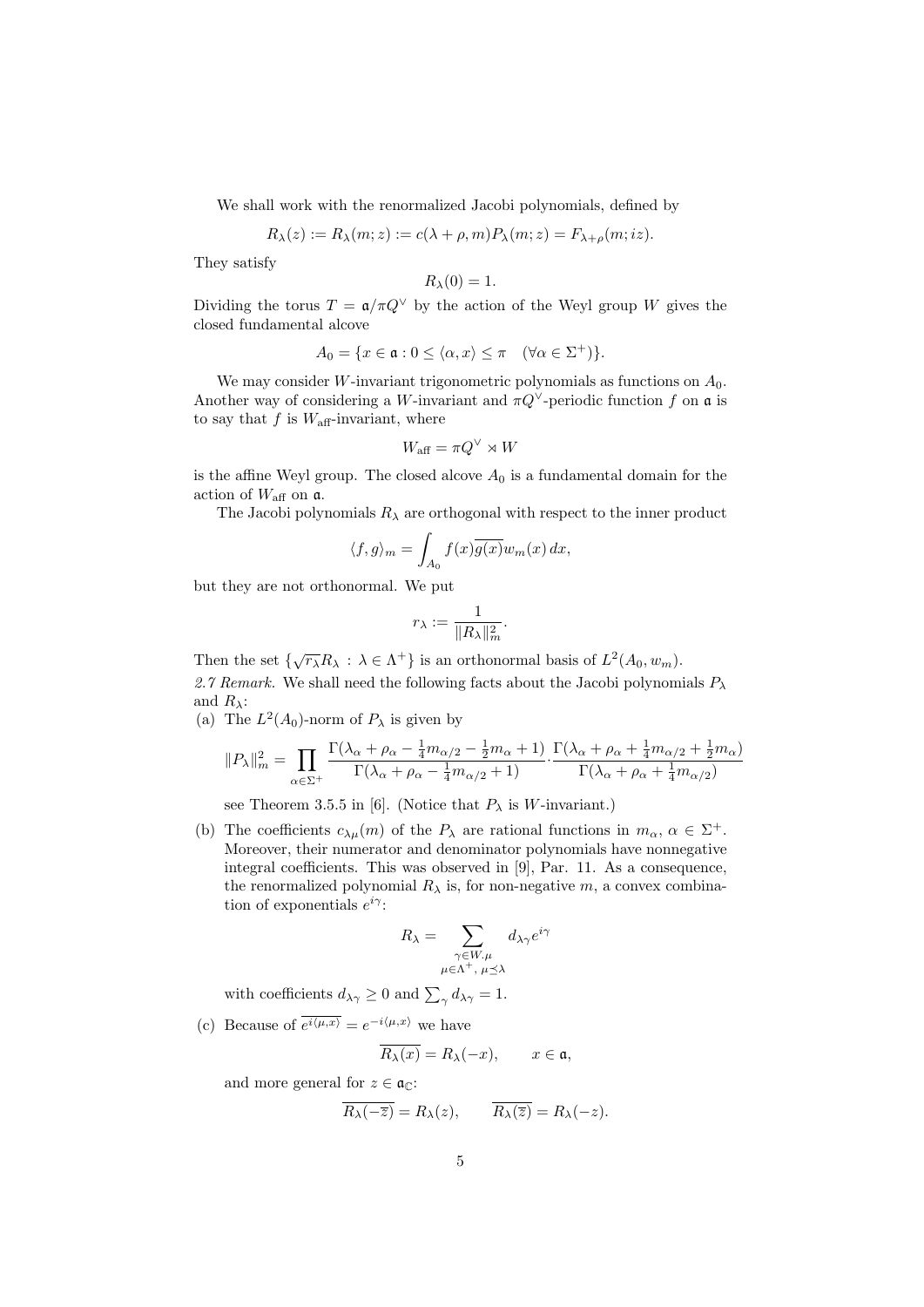#### 3 The heat equation on the alcove

In this section we consider the  $W$ -invariant part of the Heckman-Opdam Laplacian on the alcove, which coincides with the radial part of the Laplace Beltrami operator of a compact symmetric space  $U/K$  in geometric cases. We study the associated heat semigroup - the *Heckman-Opdam heat semigroup* - and its integral kernel  $\Gamma_m$ . In particular, we show that this heat kernel can be holomorphically extended to  $\mathfrak{a}_{\mathbb{C}} \times \mathfrak{a}_{\mathbb{C}}$ , which will be important for the following section, where we study the Segal-Bargmann transform.

The Heckman-Opdam Laplacian is defined by

$$
\Delta_m := \sum_{i=1}^q T(\xi_i, m)^2 - |\rho|^2
$$

where  $T(\xi_i, m)$  is the Dunkl-Cherednik operator of Definition 2.2 and  $\{\xi_1, \ldots, \xi_q\}$ is an orthonormal basis of  $\alpha$ . The operator  $\Delta_m$  does not depend on the choice of the basis and has the explicit form

$$
\Delta_m f(x) = \Delta f(x) + \sum_{\alpha \in \Sigma^+} m_\alpha \coth\langle \alpha, x \rangle \partial_\alpha f(x) - \sum_{\alpha \in \Sigma^+} \frac{m_\alpha |\alpha|^2}{2 \sinh^2 \langle \alpha, x \rangle} (f(x) - f(s_\alpha x))
$$

where  $\Delta$  denotes the Euclidean Laplacian on  $\alpha$  (See [16] and recall  $R = 2\Sigma$  and  $k_{2\alpha} = \frac{1}{2}m_{\alpha}$ ).

We now restrict our attention to W-invariant functions. Keeping in mind that our notation differs by a factor  $i$  from that of Heckman and Opdam (see Remark 2.5), we consider the operator

$$
L_m := \Delta + \sum_{\alpha \in \Sigma^+} m_\alpha \cot \langle \alpha, x \rangle \partial_\alpha
$$

on  $C^2(\mathfrak{a})^W$ . Then for  $f(x) = g(ix)$ , we just have

$$
L_m f(x) = -(\Delta_m g)(ix). \tag{3.1}
$$

3.1 Remark. Consider a compact symmetric space  $U/K$  on which K acts from the left with restricted root system  $\Sigma$  and geometric multiplicity m. Then  $L_m$  is just the radial part of the Laplace-Beltrami operator on  $U/K$ . See Proposition 3.11, Chapter II in [7].

The Jacobi polynomials  $R_{\lambda}$  are eigenfunctions of  $L_m$ :

$$
L_m R_\lambda = -\langle \lambda, \lambda + 2\rho \rangle R_\lambda, \quad \lambda \in \Lambda^+.
$$
 (3.2)

This follows from equation (3.1). The eigenvalues are negative,

$$
-\langle \lambda, \lambda + 2\rho \rangle = -|\lambda|^2 - 2\langle \lambda, \rho \rangle \le 0
$$

since  $\lambda$  and  $\rho$  are both contained in the Weyl chamber  $\overline{\mathfrak{a}^+}$  and therefore  $\langle \lambda, \rho \rangle$  > 0. We shall use the abbreviation

$$
\theta_{\lambda} := \langle \lambda, \lambda + 2\rho \rangle.
$$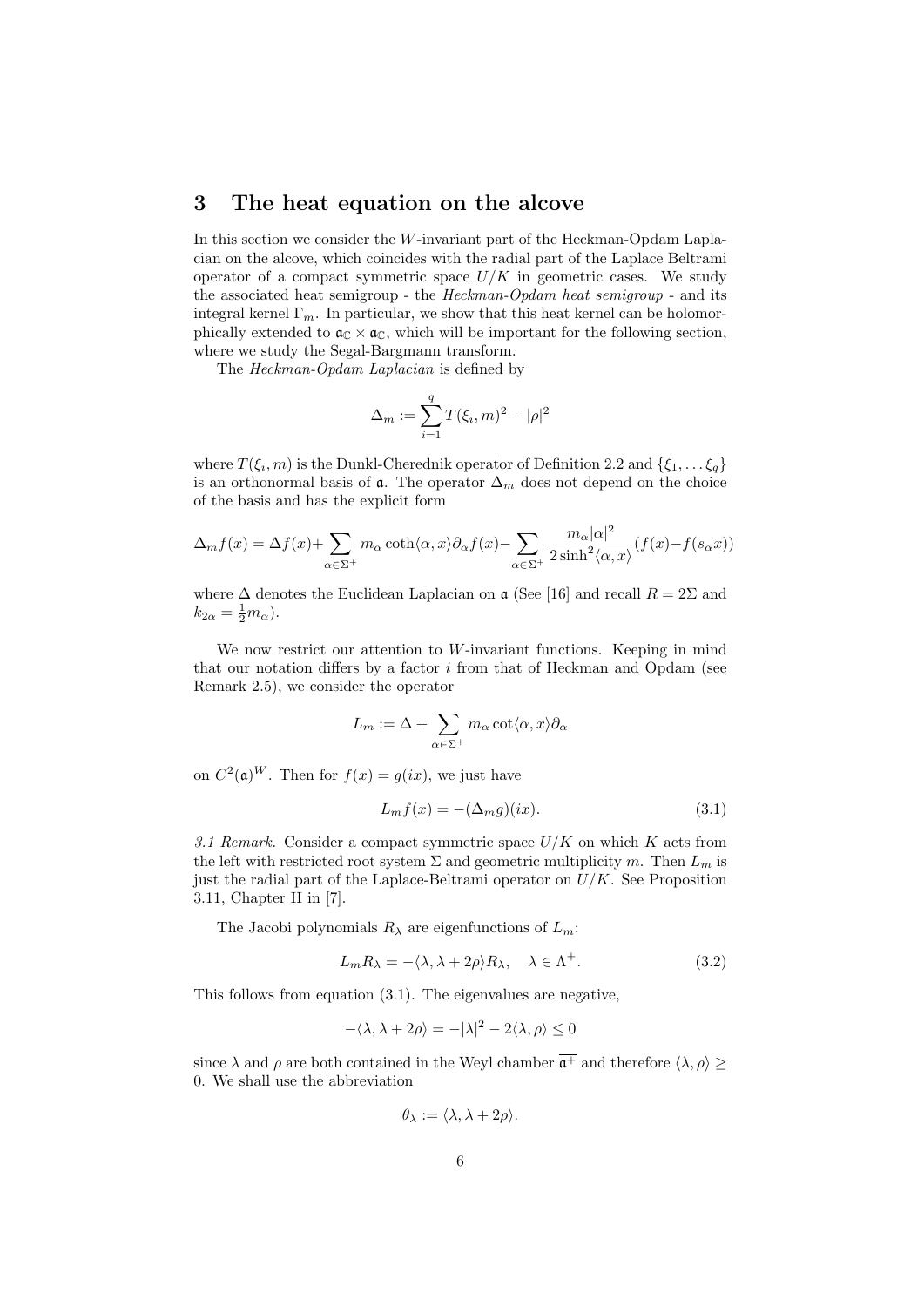The Heckman-Opdam heat equation on  $A_0$  is given by

$$
L_m u = \partial_t u.
$$

A formal derivation via Heckman-Opdam transform

$$
\widehat{f}(\lambda) := \int_{A_0} f(x) R_{\lambda}(-x) w_m(x) \, dx
$$

motivates the following

**3.2 Definition.** The heat kernel  $\Gamma_m$  on  $A_0 \times A_0 \times (0, \infty)$  is defined by

$$
\Gamma_m(x, y, t) := \sum_{\lambda \in \Lambda^+} r_{\lambda} e^{-\theta_{\lambda} t} R_{\lambda}(x) R_{\lambda}(-y).
$$

We shall also consider  $\Gamma_m$  as a function on  $\mathfrak{a} \times \mathfrak{a} \times (0, \infty)$  which is  $W_{\text{aff}}$ invariant in the first and second argument. We still have to show that the series converges. This will be a consequence of the following Lemma which states that the growth of the  $r_{\lambda}$  is polynomial in  $\lambda_{\alpha}$ ,  $\alpha \in \Sigma^{+}$ . We start with some simple observations. First, recall from Remark 2.7 (b) that the coefficients  $d_{\lambda\mu}$  in the exponential expansion of the Jacobi polynomials  $R_{\lambda}$  are nonnegative and sum up to 1. Therefore

$$
|R_{\lambda}(x)| \le R_{\lambda}(0) = 1 \quad (\forall x \in \mathfrak{a}). \tag{3.3}
$$

For the summands of  $\Gamma_m$  this implies

$$
\left| r_{\lambda} e^{-\theta_{\lambda} t} R_{\lambda}(x) R_{\lambda}(-y) \right| \le r_{\lambda} e^{-\theta_{\lambda} t}.
$$
 (3.4)

**3.3 Lemma.** There exists a constant  $C > 0$  such that

$$
|r_\lambda|\leq C\cdot\prod_{\alpha\in\Sigma^+,\,\lambda_\alpha\neq 0}\lambda_\alpha^{m_\alpha}.
$$

Proof. According to Lemma 2.6 and Remark 2.7 (a) we have

$$
r_{\lambda} = \frac{1}{\|R_{\lambda}\|_{m}^{2}} = \frac{1}{\|c(\lambda + \rho)P_{\lambda}\|_{m}^{2}}
$$
  
\n
$$
= \left(\prod_{\alpha \in \Sigma^{+}} \frac{\Gamma(\lambda_{\alpha} + \rho_{\alpha} + \frac{1}{4}m_{\alpha/2} + \frac{1}{2}m_{\alpha})\Gamma(\rho_{\alpha} + \frac{1}{4}m_{\alpha/2})}{\Gamma(\lambda_{\alpha} + \rho_{\alpha} + \frac{1}{4}m_{\alpha/2})\Gamma(\rho_{\alpha} + \frac{1}{4}m_{\alpha/2} + \frac{1}{2}m_{\alpha})}\right)^{2}.
$$
  
\n
$$
\cdot \prod_{\alpha \in \Sigma^{+}} \frac{\Gamma(\lambda_{\alpha} + \rho_{\alpha} - \frac{1}{4}m_{\alpha/2} + 1)}{\Gamma(\lambda_{\alpha} + \rho_{\alpha} - \frac{1}{4}m_{\alpha/2} - \frac{1}{2}m_{\alpha} + 1)} \cdot \frac{\Gamma(\lambda_{\alpha} + \rho_{\alpha} + \frac{1}{4}m_{\alpha/2})}{\Gamma(\lambda_{\alpha} + \rho_{\alpha} + \frac{1}{4}m_{\alpha/2} + \frac{1}{2}m_{\alpha})}
$$
  
\n
$$
= c \cdot \prod_{\alpha \in \Sigma^{+}} f_{\alpha}(\lambda_{\alpha})
$$

where  $c > 0$  is a constant depending only on m and

$$
f_{\alpha}(\lambda_{\alpha}) = \frac{\Gamma(\lambda_{\alpha} + \rho_{\alpha} + \frac{1}{4}m_{\alpha/2} + \frac{1}{2}m_{\alpha})\Gamma(\lambda_{\alpha} + \rho_{\alpha} - \frac{1}{4}m_{\alpha/2} + 1)}{\Gamma(\lambda_{\alpha} + \rho_{\alpha} + \frac{1}{4}m_{\alpha/2})\Gamma(\lambda_{\alpha} + \rho_{\alpha} - \frac{1}{4}m_{\alpha/2} - \frac{1}{2}m_{\alpha} + 1)}.
$$

We use the well known asymptotics of the Γ-function:

$$
\frac{\Gamma(z+a)}{\Gamma(z+b)} \sim z^{a-b}.
$$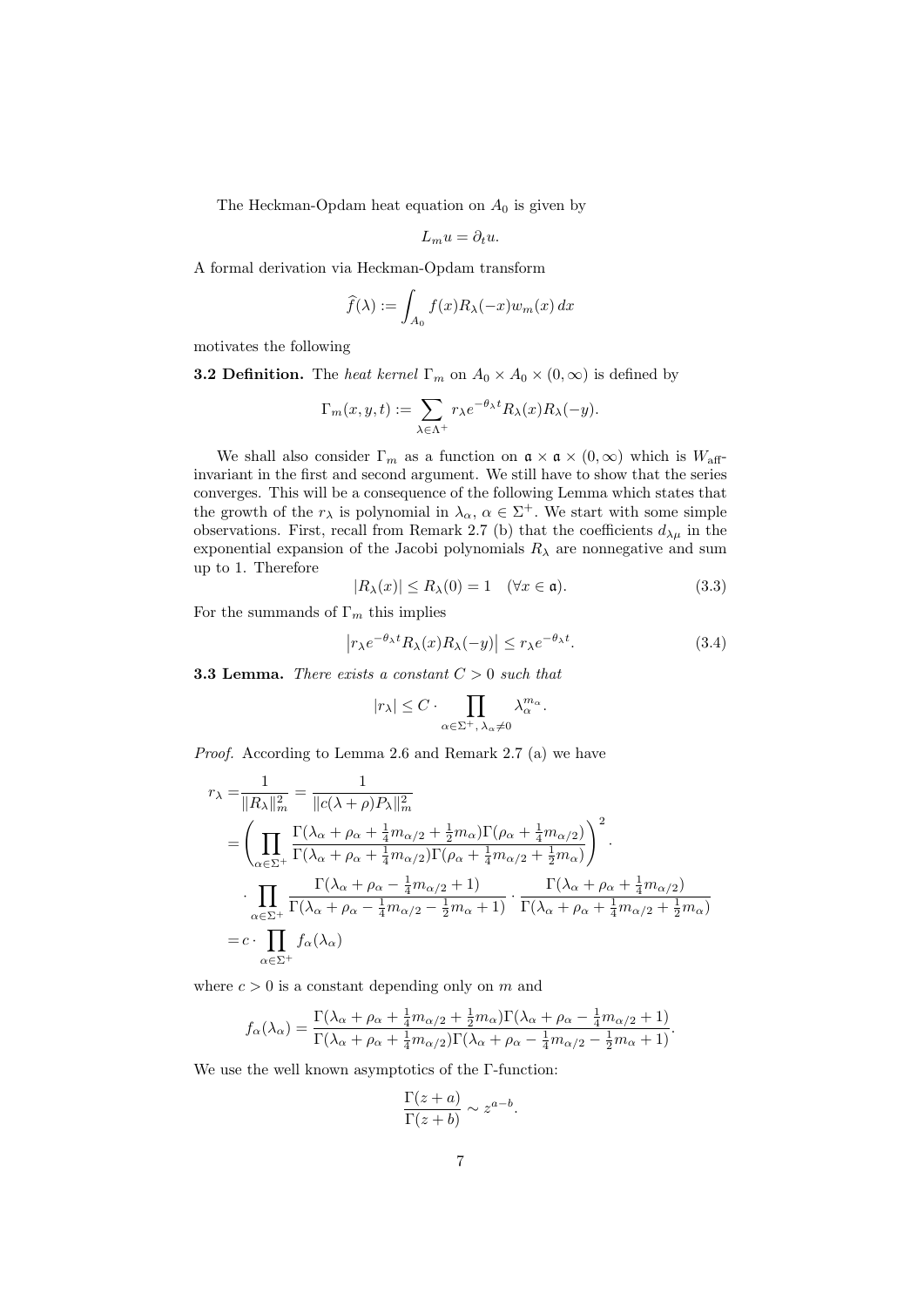Then for all  $\alpha \in \Sigma^+$  and  $\lambda_{\alpha} \to \infty$  this implies the asymptotic

$$
f_{\alpha}(\lambda_{\alpha}) \sim \lambda_{\alpha}^{\frac{1}{2}m_{\alpha}} \cdot \lambda_{\alpha}^{\frac{1}{2}m_{\alpha}} = \lambda_{\alpha}^{m_{\alpha}},
$$

Since  $\Sigma^+$  is finite, we find a constant  $M > 0$  such that for all positive roots

$$
|f_{\alpha}(\lambda_{\alpha})| \le 2\lambda_{\alpha}^{m_{\alpha}} \quad \text{ for } \lambda_{\alpha} \ge M. \tag{3.5}
$$

Fix such M, and denote by  $L > 0$  a common upper bound such that

$$
|f_{\alpha}(\lambda_{\alpha})| \le L \quad \text{for } \lambda_{\alpha} < M \ (\forall \alpha \in \Sigma^{+}). \tag{3.6}
$$

Now let us temporarily fix a  $\lambda \in \Lambda^+$ . We decompose the set of positive roots in two disjoint sets  $\Sigma^+ = \Sigma_1^+ \cup \Sigma_2^+$ , where

$$
\Sigma_1^+:=\{\alpha\in\Sigma^+\,:\,\lambda_\alpha
$$

Application of estimates (3.5) and (3.6) then yields:

**Contract Contract** 

 $\sim$ 

**Contractor** 

$$
\left|\prod_{\alpha \in \Sigma^{+}} f_{\alpha}(\lambda_{\alpha})\right| \leq L^{|\Sigma_{1}^{+}|} \cdot \prod_{\alpha \in \Sigma_{2}^{+}} 2\lambda_{\alpha}^{m_{\alpha}}.
$$

Without loss of generality we may assume  $L \geq 1$ . Note that  $\lambda_{\alpha} \neq 0$  implies  $\lambda_{\alpha} \geq 1$  (since  $\lambda_{\alpha} \in \mathbb{Z}^{+}$ ). Therefore we can extend the above estimate:

$$
\left|\prod_{\alpha\in\Sigma^+}f_\alpha(\lambda_\alpha)\right|\leq L^{|\Sigma^+|}\cdot\prod_{\alpha\in\Sigma^+,\,\lambda_\alpha\neq 0}2\lambda_\alpha^{m_\alpha}.
$$

This holds independently of  $\lambda$  and implies the lemma.

The consequence of this lemma is that the growth of the summands in the heat kernel  $\Gamma_m$  for  $\lambda \to \infty$  is dominated by  $e^{-\theta_\lambda t}$ , which decays for fixed  $t > 0$ as  $e^{-|\lambda|^2 t}$ . With (3.4) we conclude

**3.4 Proposition.** The series defining the heat kernel  $\Gamma_m$  converges absolutely and uniformly on  $a \times a \times (0, \infty)$ . For all  $x, y \in a$  and  $t > 0$ , we have

$$
|\Gamma_m(x, y, t)| \le \sum_{\lambda \in \Lambda^+} r_{\lambda} e^{-\theta_{\lambda} t} =: C_t < \infty.
$$

The long-time behaviour of  $\Gamma_m$  is given by

$$
\lim_{t \to \infty} \Gamma_m(x, y, t) = r_0 = \frac{1}{\int_{A_0} w_m(x) dx}
$$

where the convergence is uniform on  $a \times a$ .

One would expect from classical theory of the heat equation that the heat kernel is smooth. This is also true in our setting.

**3.5 Proposition.** For fixed  $t_0 > 0$  the heat kernel  $\Gamma_m(\cdot, \cdot, t_0)$  extends to a holomorphic function on  $a_{\mathbb{C}} \times a_{\mathbb{C}}$  which is  $W_{\text{aff}}$ -invariant in the real part of both arguments. The holomorphic extension is given by

$$
\Gamma_m(z, w, t_0) = \sum_{\lambda \in \Lambda^+} r_{\lambda} e^{-\theta_{\lambda} t_0} R_{\lambda}(z) R_{\lambda}(-w).
$$

In particular,  $\Gamma_m \in C^{\infty}(A_0 \times A_0 \times (0, \infty)).$ 

 $\Box$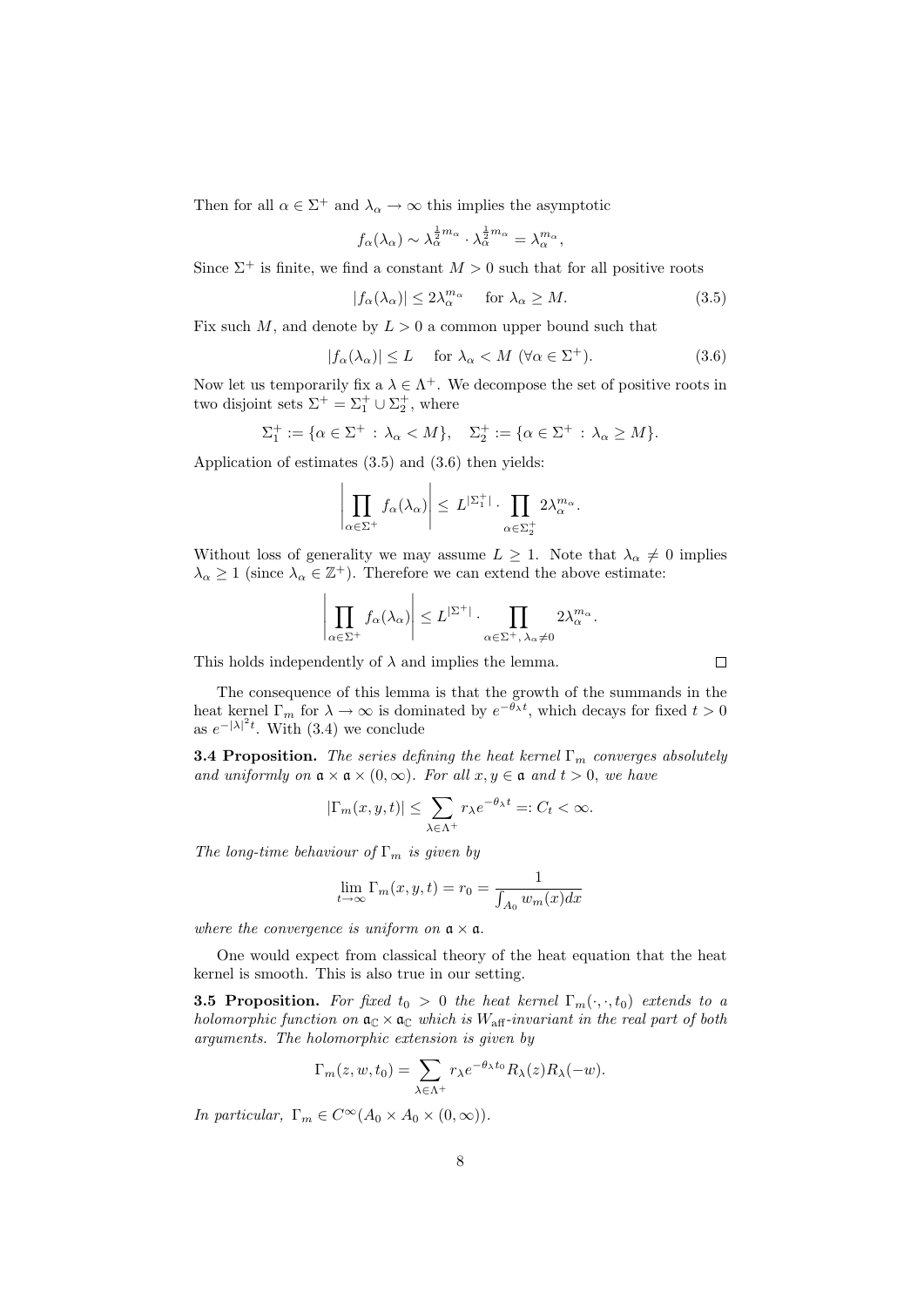*Proof.* It is obvious that  $R_{\lambda}$  is holomorphic on  $a_{\mathbb{C}}$ . Therefore each summand in  $F(z, w) := \sum_{\lambda \in \Lambda^+} r_{\lambda} e^{-\theta_{\lambda} t} R_{\lambda}(z) R_{\lambda}(-w)$  is holomorphic, and normal convergence of the series will imply that F is holomorphic on  $\mathfrak{a}_{\mathbb{C}} \times \mathfrak{a}_{\mathbb{C}}$ . To see this, recall that the Jacobi polynomial  $R_{\lambda}$  is a linear combination of exponentials  $e^{i\gamma}$ with  $\gamma \preceq \lambda$  according to Lemma 2.1 (i). Part (ii) of Lemma 2.1 then implies  $|\gamma| \leq |\lambda|$ . Therefore

$$
\left|e^{i\langle\gamma,z\rangle}\right|\leq e^{|\gamma||\text{Im}\,z|}\leq e^{|\lambda||z|}.
$$

For  $M > 0$ , consider the compact ball  $K := \{z \in \mathfrak{a}_{\mathbb{C}} : |z| \leq M\}$ . Then for  $z \in K$  we obtain the following estimate:

 $\overline{1}$ 

$$
|R_\lambda(z)| = \left|\sum_{\substack{\gamma \in W.\mu \\ \mu \in \Lambda^+, \ \mu \preceq \lambda}} d_{\lambda \gamma} e^{i \langle \gamma, z \rangle} \right| \leq e^{|\lambda| |z|} \leq e^{|\lambda| M}.
$$

Here we used  $d_{\lambda\gamma} \geq 0$  and  $\sum_{\gamma} d_{\lambda\gamma} = 1$  (see Remark 2.7 (b)). With a similar estimate for  $R_{\lambda}(w)$  we see that the growth behaviour of each summand of F is dominated by the term  $e^{-\theta_{\lambda}t_0}$  on  $K \times K$ . Thus we have normal convergence on compact subsets of  $\mathfrak{a}_{\mathbb{C}} \times \mathfrak{a}_{\mathbb{C}}$ , which implies that F is holomorphic on  $\mathfrak{a}_{\mathbb{C}} \times \mathfrak{a}_{\mathbb{C}}$ . Finally note that termwise differentiating with respect to t gives a factor  $-\theta_{\lambda}$ but does not change the convergence.  $\Box$ 

Next we collect some further basic properties of the heat kernel:

**3.6 Lemma.** (a) For all  $w \in \mathfrak{a}_{\mathbb{C}}$  the function  $u(x,t) := \Gamma_m(x, w, t)$  is a solution of the heat equation  $L_m u = \partial_t u$  on  $A_0 \times (0, \infty)$ .

(b) 
$$
\int_{A_0} \Gamma_m(z, x, t) w_m(x) dx = 1 \quad (\forall z \in \mathfrak{a}_{\mathbb{C}}).
$$
  
\n(c)  $\Gamma_m(z, w, t + s) = \int_{A_0} \Gamma_m(z, x, t) \Gamma_m(x, w, s) w_m(x) dx \quad (\forall z, w, \in \mathfrak{a}_{\mathbb{C}}).$   
\n(d)  $\int_{A_0} \Gamma_m(z, x, t) R_\lambda(x) w_m(x) dx = e^{-\theta_\lambda t} R_\lambda(z) \quad (\forall z \in \mathfrak{a}_{\mathbb{C}}).$ 

Proof. Part (a) follows from (3.2) and termwise differentiation. The further statements are obtained by direct calculation, using the orthogonality of the polynomials  $R_\lambda$  with respect to  $\langle \cdot, \cdot \rangle_m$ , and the fact that  $R_\lambda(-x) = R_\lambda(x)$  for all  $x \in \overline{A_0}$ .  $\Box$ 

**3.7 Definition.** For  $f \in L^1(A_0, w_m)$  we define

$$
H(t)f(x) := \begin{cases} \int_{A_0} \Gamma_m(x, y, t) f(y) w_m(y) dy & \text{for } t > 0; \\ f(x) & \text{for } t = 0. \end{cases}
$$
(3.7)

With the Heckman-Opdam transform, we can write

$$
H(t)f(x) = \sum_{\lambda \in \Lambda^+} r_{\lambda} e^{-\theta_{\lambda} t} \hat{f}(\lambda) R_{\lambda}(x), \quad t > 0.
$$

Because of  $|\widehat{f}(\lambda)| \leq ||f||_1$  and Proposition 3.4 this sum converges absolutely and uniformly on  $A_0$ .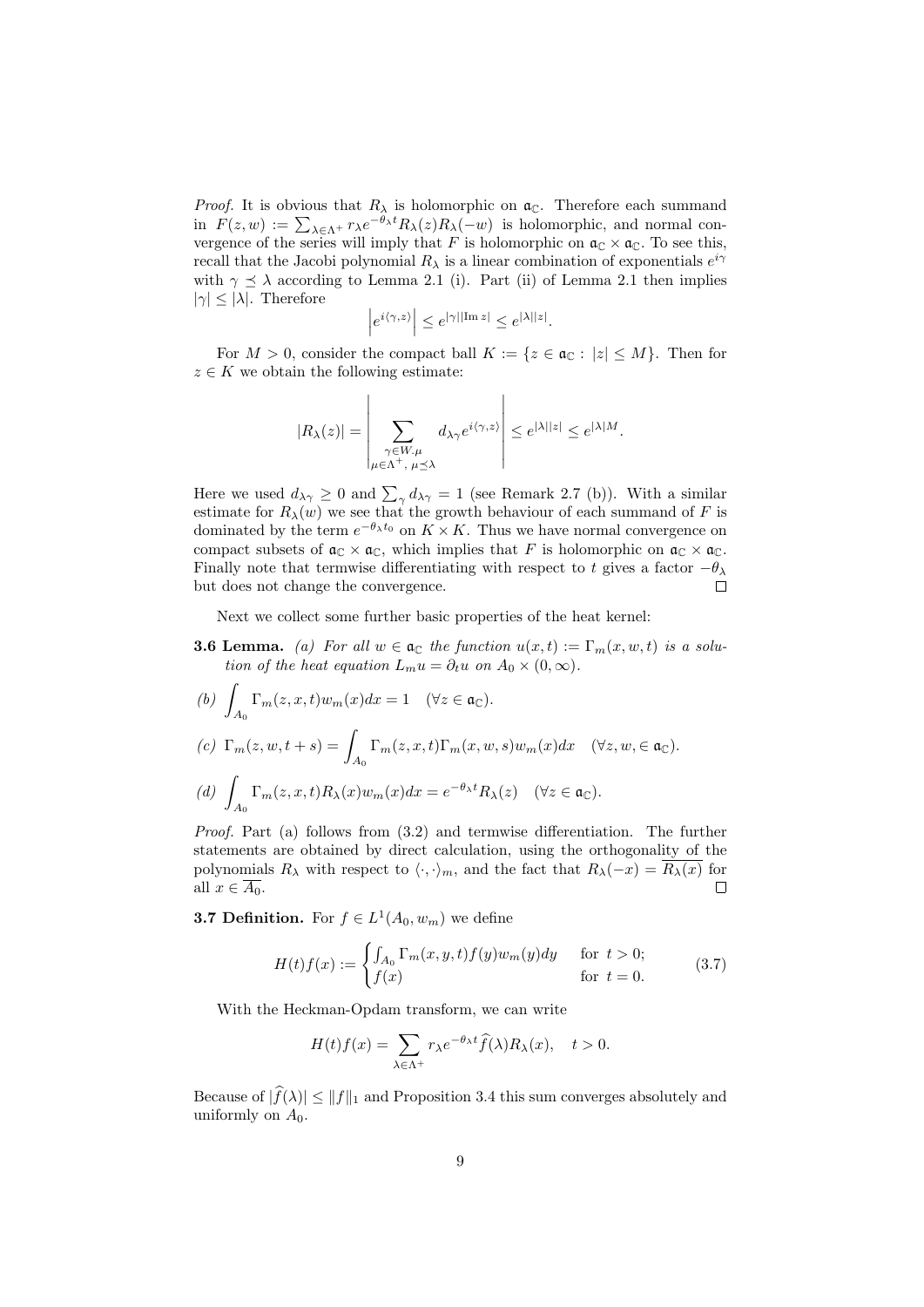**3.8 Lemma.** Let  $f \in L^1(A_0, w_m)$ . Then for each  $t > 0$ , we have  $H(t)f \in L^1(A_0, w_m)$ .  $C(A_0)$  with

$$
||H(t)f||_{\infty} \leq C_t ||f||_1.
$$

Moreover,

$$
H(t+s)f = H(t)H(s)f \quad (\forall s, t \ge 0).
$$

Proof. This follows directly from Proposition 3.4 and Lemma 3.6 (c).  $\Box$ 

Since  $A_0$  is compact we have continuous embeddings

$$
C(A_0) \hookrightarrow L^{\infty}(A_0, w_m) \hookrightarrow L^p(A_0, w_m) \hookrightarrow L^1(A_0, w_m), \quad 1 < p < \infty. \tag{3.8}
$$

In particular, Lemma 3.8 implies that the family  $(H(t))_{t>0}$  forms a semigroup of bounded linear operators on the Banach space  $(C(A_0), \|.\|_{\infty})$ . We shall prove that this semigroup is actually a Feller-Markov semigroup on  $C(A_0)$  which is generated by the closure of the Heckman-Opdam Laplacian  $L_m$ . Feller-Markov means that the semigroup is strongly continuous, contractive and positive, i.e.  $f \geq 0$  on  $A_0$  implies  $H(t)f \geq 0$  on  $A_0$ . As for the rational Dunkl case and the noncompact trigonometric case in [14] and [16], the proof of the positivity part will be based on a variant of the Lumer-Phillips theorem characterizing the generator of a Feller-Markov semigroup, c.f. Theorem 2.2. of [2].

**3.9 Theorem.** The family  $(H(t))_{t\geq0}$  is a Feller-Markov semigroup on  $(C(A_0), \|\cdot\|_{\infty})$ . Its generator is given by the closure  $L_m$  of  $L_m$ .

We call  $(H(t))_{t>0}$  the Heckman-Opdam heat semigroup on  $A_0$ .

Proof. We first prove strong continuity and determine the generator. For this, notice that

$$
H(t)R_{\lambda} = e^{-\theta_{\lambda}t}R_{\lambda} \quad (\lambda \in \Lambda^{+}).
$$
\n(3.9)

This immediately implies strong continuity of the semigroup on the space  $\mathcal{T}^W$ of W-invariant trigonometric polynomials. As  $\mathcal{T}^W$  is dense in  $C(A_0)$ , we obtain strong continuity on all of  $C(A_0)$ . Let A be the generator of  $(H(t))_{t>0}$ . Since  $\mathcal{T}^W$  is also  $H(t)$ -invariant it is by Nelson's Lemma (Theorem 6.1.18, [3]) a core for the generator A. We calculate

$$
\lim_{t \to 0} \frac{H(t)R_{\lambda} - R_{\lambda}}{t} = \lim_{t \to 0} \frac{e^{-\theta_{\lambda}t} - 1}{t} R_{\lambda} = -\theta_{\lambda} R_{\lambda} = L_m R_{\lambda}.
$$

This shows that  $A|_{T^W} = L_m$ . It remains to prove that the semigroup  $(H(t))_{t>0}$ is Feller-Markov. We shall apply Theorem 2.2. of [2] where we consider C-valued functions on  $A_0$ . We thus have to check the following three conditions:

- (i) If  $f \in \mathcal{D}(L_m) = \mathcal{T}^W$  then also  $\overline{f} \in \mathcal{D}(L_m)$  and  $L_m(\overline{f}) = \overline{L_m(f)}$ .
- (ii) There exists a  $t > 0$  such that the range of  $tI L_m$  is dense in  $C(A_0)$ .
- (iii) If  $f \in \mathcal{D}(L_m)$  is real-valued with a nonnegative maximum in  $x_0 \in A_0$ , i.e.  $0 \le f(x_0) = \max_{x \in A_0} f(x)$ , then  $L_m f(x_0) \le 0$  (Positive maximum principle).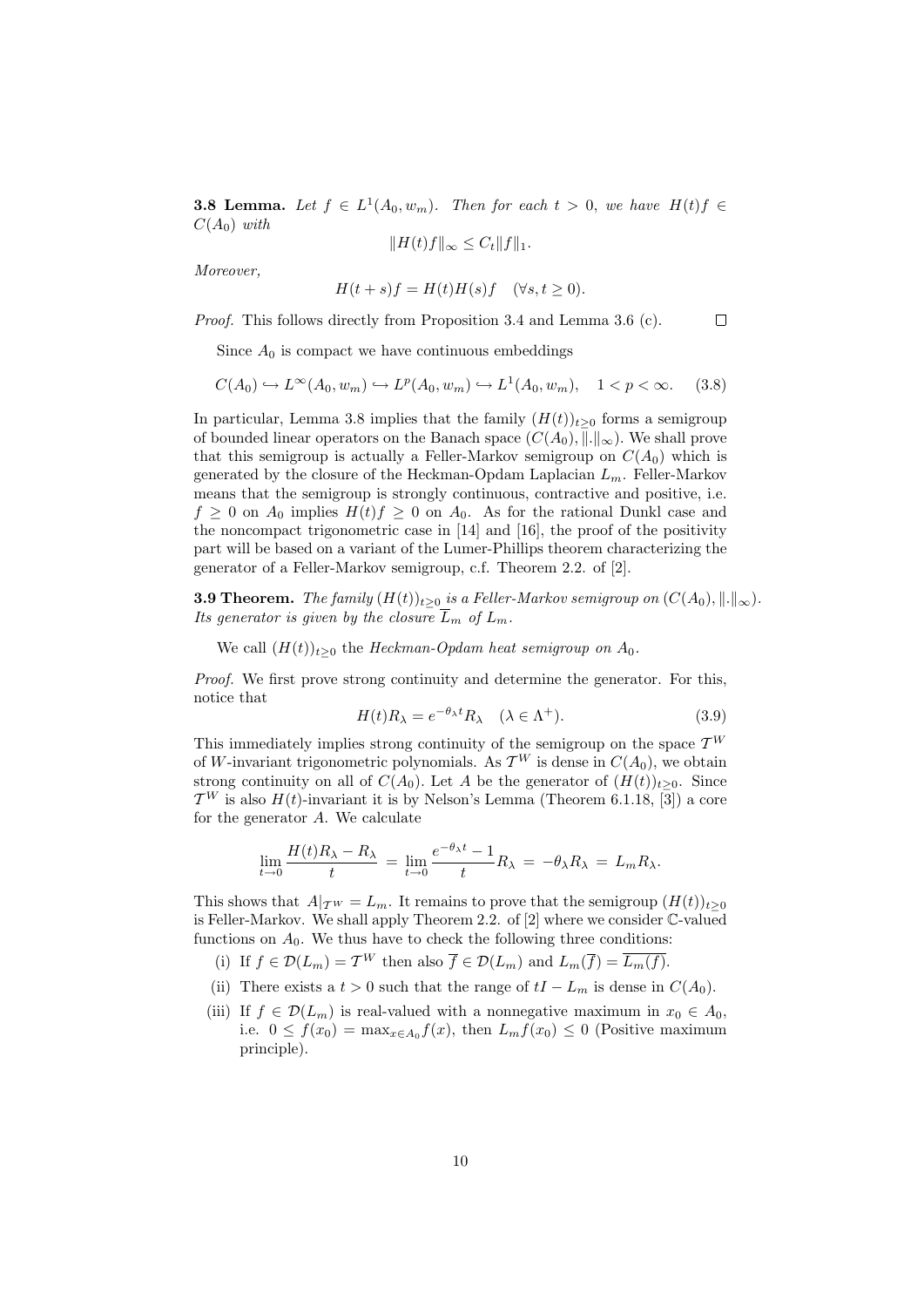Condition (i) is obvious. Condition (ii) is also clear because we already know that  $(H(t))_{t>0}$  is a strongly continuous semigroup and therefore  $t>0$  is contained in the resolvent set of  $A$  for  $t$  large enough. The positive maximum principle is obvious when  $x_0 \notin H_\alpha$  for all  $\alpha \in \Sigma$ . If  $\langle \alpha, x_0 \rangle = 0$  for some  $\alpha \in \Sigma$ one has to use a similar argument as in the proof of Lemma 4.1 in [14]: Consider f as a  $W_{\text{aff}}$ -invariant function on  $\mathbb{R}^q$  and let  $x \notin H_\alpha$  for all  $\alpha \in \Sigma$ . Then Taylor expansion yields

$$
0 = f(s_{\alpha}x) - f(x) = -\langle \alpha, x \rangle \partial_{\alpha}f(x) + \frac{1}{2} \langle \alpha, x \rangle^{2} \alpha^{T} D^{2} f(\xi) \alpha,
$$

where  $\xi$  lies on the line segment between x and  $s_{\alpha}x$ . Therefore

$$
\lim_{x \to x_0} \cot \langle \alpha, x \rangle \partial_{\alpha} f(x) = \frac{1}{2} \alpha^T D^2 f(x_0) \alpha \le 0.
$$

The positivity of the heat semigroup implies that  $\Gamma_m$  is non-negative on the alcove  $A_0$ . In fact we have more:

**3.10 Proposition.** The heat kernel  $\Gamma_m$  is strictly positive, i.e.

 $\Gamma_m(x, y, t) > 0$  for all  $(x, y, t) \in A_0 \times A_0 \times (0, \infty)$ .

*Proof.* Assume that  $\Gamma_m(x_0, y_0, t_0) = 0$ . According to Lemma 3.6 (c) we have

$$
\Gamma_m(x_0, y_0, t_0) = \int_{A_0} \Gamma_m \left( x_0, a, \frac{t_0}{2} \right) \Gamma_m \left( a, y_0, \frac{t_0}{2} \right) w_m(a) da.
$$

Let  $F_t(z, w) := \Gamma_m(z, w, t) = \sum_{\lambda \in \Lambda^+} \gamma_{\lambda} e^{-\theta_{\lambda} t} R_{\lambda}(z) R_{\lambda}(-w)$ . Now the positivity of the heat semigroup implies  $\Gamma_m \geq 0$ . Therefore

$$
F_{\frac{t_0}{2}}(x_0, a) F_{\frac{t_0}{2}}(a, y_0) \equiv 0 \quad \text{ on } A_0.
$$

But we already know from Proposition 3.5 that  $F_t$  is holomorphic in both arguments. If the product of two holomorphic functions vanishes on an open, connected and nonempty set, then one of them has to be identically zero. But this is a contradiction to  $F_t(x_0, x_0) = \sum r_\lambda e^{-\theta_\lambda t} |R_\lambda(x_0)|^2 > 0$ .  $\Box$ 

Let us conclude this section with some remarks concerning  $L^p$ -theory and behaviour for  $t \to \infty$ : So far we have considered the heat semigroup on the space of continuous functions  $C(A_0)$ . But an  $L^p(A_0, w_m)$ -theory  $(1 \leq p \leq \infty)$ is easily developed:

By Lemma 3.8 and the embeddings  $(3.8)$ , each  $H(t)$  defines a bounded linear operator on  $L^p(A_0, w_m)$  for  $1 \leq p \leq \infty$ .

**3.11 Proposition.** The family  $(H(t))_{t\geq0}$  defines a positive, contractive and strongly continuous semigroup on  $L^p(A_0, w_m)$  for  $1 \leq p \leq \infty$ .

*Proof.* The positivity of  $\Gamma_m$  implies that  $H(t)$  is positive on  $L^p(A_0, w_m)$ . Moreover, if  $1 \leq p < \infty$  then Jensen's inequality implies

$$
|H(t)f(x)|^p \le \int_{A_0} |f(y)|^p \Gamma_m(x, y, t) w_m(y) dy
$$

and therefore  $||H(t)f||_p \le ||f||_p$ . For  $p = \infty$ , this estimate is obvious. It remains to check strong continuity of the semigroup on the dense subspace  $\mathcal{T}^W$ . But as in the case of  $C(A_0)$ , this is immediate from (3.9).  $\Box$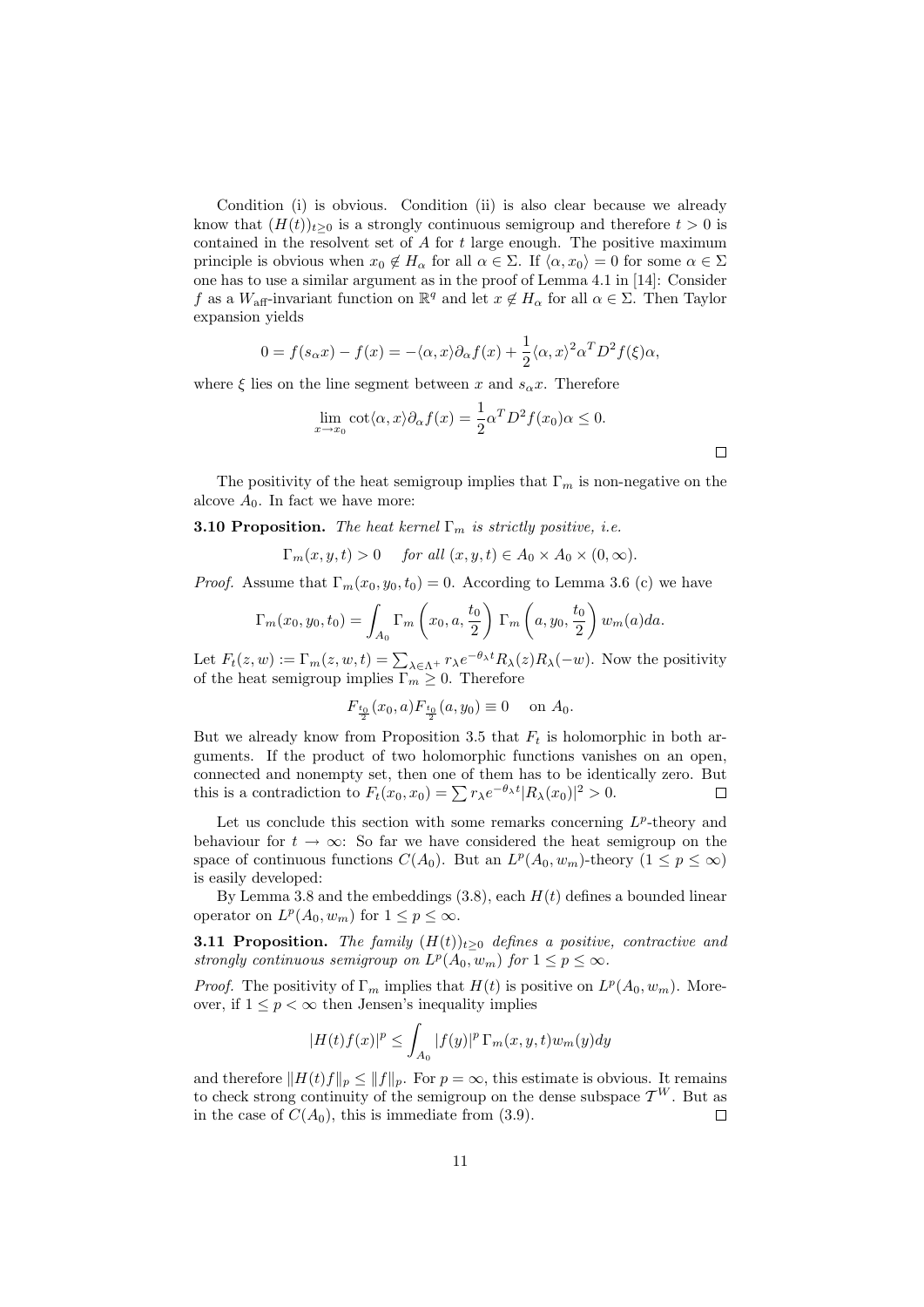3.12 Remark. The  $L^2$ -theory of the heat semigroup is particularly explicit. The Laplacian  $L_m$  with domain  $\mathcal{T}^W$  is symmetric in  $L^2(T, w_m)$  ([11], Proposition 2.3), and the Jacobi polynomials  $R_{\lambda}$  form a complete set of eigenfunctions with real eigenvalues. Therefore  $L_m$  is essentially self-adjoint. Its closure is given by orthogonal expansion with respect to the Jacobi basis:

$$
\overline{L_m}f = \sum_{\lambda \in \Lambda^+} r_{\lambda} \theta_{\lambda} \langle f, R_{\lambda} \rangle_m R_{\lambda} = \sum_{\lambda \in \Lambda^+} r_{\lambda} \theta_{\lambda} \widehat{f}(\lambda) R_{\lambda}
$$

with domain

$$
\mathcal{D}(\overline{L_m}) = \{ f \in L^2(A_0, w_m) : \sum_{\lambda \in \Lambda^+} r_{\lambda} \theta_{\lambda}^2 |\widehat{f}(\lambda)|^2 < \infty \}.
$$

This self-adjoint operator generates a strongly continuous semigroup  $e^{tL_m}$  on  $L^2(A_0, w_m)$ . By Borel functional calculus,

$$
e^{t\overline{L_m}}R_\lambda = e^{-\theta_\lambda t}R_\lambda
$$

and for general  $f = \sum_{\lambda} r_{\lambda} \widehat{f}(\lambda) R_{\lambda}$ ,

$$
e^{t\overline{L_m}}f = \sum_{\lambda \in \Lambda^+} r_{\lambda} e^{-\theta_{\lambda} t} \widehat{f}(\lambda) R_{\lambda}.
$$

This coincides with the heat semigroup  $(H(t))_{t\geq0}$  on  $L^2(A_0, w_m)$ .

For  $t \to \infty$  the heat (given by the initial distribution f) spreads uniformly on the alcove:

**3.13 Proposition.** Let  $f \in L^p(A_0, w_m)$ ,  $1 \leq p \leq \infty$ . Then

$$
\lim_{t \to \infty} H(t)f = \frac{1}{\int_{A_0} w_m(x) dx} \int_{A_0} f(x) w_m(x) dx.
$$

with respect to  $\Vert . \Vert_p$ .

Proof. Write

$$
H(t)f(x) = r_0 \hat{f}(0) + \sum_{\lambda \in \Lambda^+, \lambda \neq 0} r_{\lambda} e^{-\theta_{\lambda} t} \hat{f}(\lambda) R_{\lambda}(x).
$$

and take the limit  $t \to \infty$ .

## 4 The Segal-Bargmann transform

In this section we focus on the  $L^2$ -setting. The smoothness of the heat kernel implies that the heat transform  $f \mapsto H(t)f$  smoothens arbitrary initial data. We shall see that it actually gives rise to a unitary isomorphism between  $L^2(A_0, w_m)$ and a certain Hilbert space  $\mathcal{H}_t$  of holomorphic functions on  $\mathfrak{a}_{\mathbb{C}}$  - the so called Segal-Bargmann transform.

Let us start with a short reminder of the classical situation for the onedimensional torus  $\mathbb{T} = \mathbb{R}/2\pi\mathbb{Z}$ ; for details see e.g. [4].

 $\Box$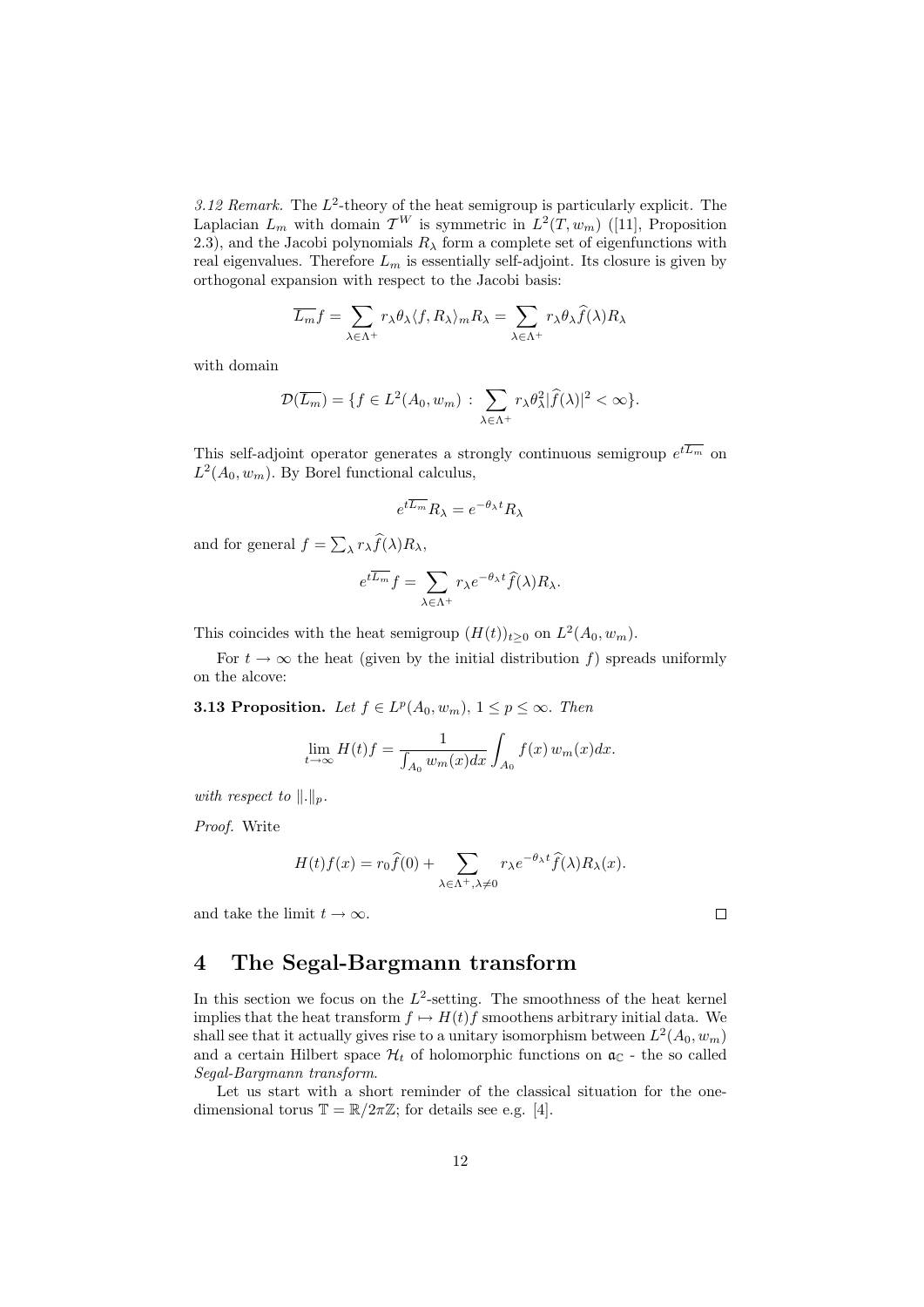4.1 Example. (The Segal-Bargmann transform for the torus  $\mathbb{T} = \mathbb{R}/2\pi\mathbb{Z}$ ). We consider functions on  $\mathbb T$  as functions on  $\mathbb R$  which are invariant under the action of  $2\pi\mathbb{Z}$ . Let  $f \in L^2(\mathbb{T})$ . The heat equation

$$
\Delta u = \partial_t u, \quad u(x,0) = f(x)
$$

has the solution

$$
u(x,t) = H(t)f(x) := \sum_{n \in \mathbb{Z}} \widehat{f}(n)e^{-n^2t}e^{inx}.
$$

with the usual Fourier coefficients

$$
\widehat{f}(n) = \frac{1}{\sqrt{2\pi}} \int_{\mathbb{T}} f(x) e^{inx} dx.
$$

The function  $H(t)$  f extends holomorphically to a function on  $\mathbb C$  which is  $2\pi\mathbb Z$ periodic in the real part of its argument:

$$
H(t)f(z) = \sum_{n \in \mathbb{Z}} \hat{f}(n)e^{-n^2t}e^{inz}.
$$

Consider the heat kernel on R,

$$
\gamma_t^1(y) = \frac{1}{\sqrt{4\pi t}} e^{-|y|^2/4t}
$$

and put

$$
\rho_t(y) := 2\gamma_{2t}^1(2y).
$$

Then the image of

$$
H(t): L^2(\mathbb{T}) \to \mathcal{O}(\mathbb{C}/2\pi\mathbb{Z})
$$

is the Segal-Bargmann space

$$
\mathcal{H}_t := \{ F \in \mathcal{O}(\mathbb{C}/2\pi\mathbb{Z}) : ||F||_{\mathcal{H}_t} := \frac{1}{\sqrt{2\pi}} \int_{\mathbb{T}} \int_{\mathbb{R}} |F(x+iy)|^2 \rho_t(y) dx dy \le \infty \}.
$$

Moreover, the Segal-Bargmann transform  $H(t) : L^2(\mathbb{T}) \to \mathcal{H}_t$  is a unitary isomorphism.

We shall now extend this result to the compact (and Weyl-group invariant) Heckman-Opdam case. The classical example as well as the theory in the case of compact symmetric spaces indicates that the Segal-Bargmann space will depend on the noncompact heat kernel (see [4]).

4.2 Remark. (The noncompact heat equation) The noncompact Heckman-Opdam heat equation was studied by Schapira [16].

Let us recall some results:

Denote by  $D_m$  the W-invariant part of  $\Delta_m$ , i.e.

$$
D_m = \Delta + \sum_{\alpha \in \Sigma^+} m_\alpha \coth \langle \alpha, x \rangle \partial_\alpha.
$$

The hypergeometric function  $F_{\lambda}$  is an eigenfunction of the operator  $D_m$ :

$$
D_m F_{\lambda+\rho} = \langle \lambda, \lambda + 2\rho \rangle F_{\lambda+\rho} = \theta_\lambda F_{\lambda+\rho}.
$$
 (4.1)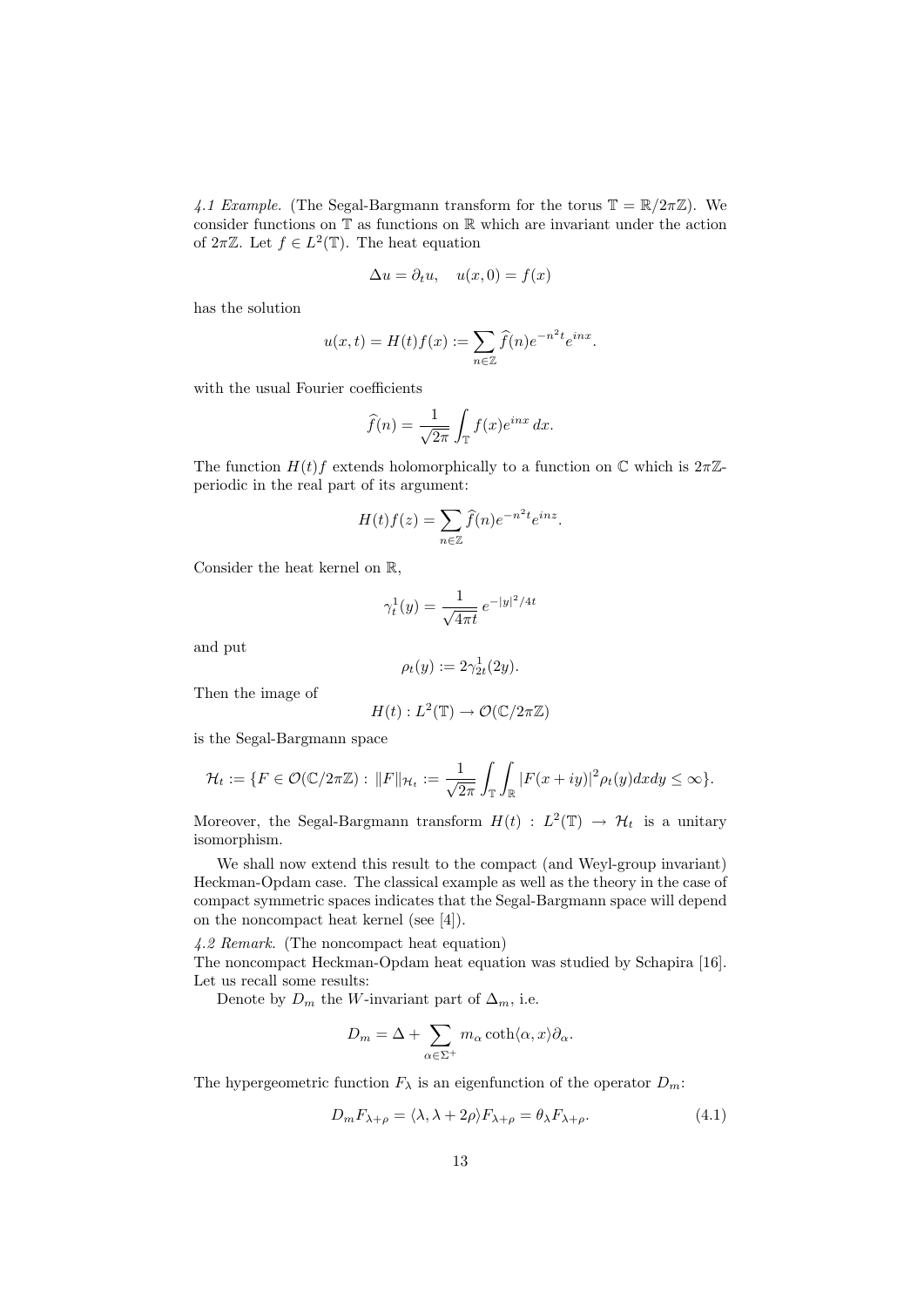The operator  $D_m$  has a closure which generates the noncompact heat semigroup  $e^{tD_m}$  on  $C_0(\mathfrak{a})$ . The W-invariant noncompact heat kernel is given by

$$
\gamma_t^1(x,y) = \int_{i\mathfrak{a}} e^{-t(|\lambda|^2 + |\rho|^2)} F_{\lambda}(x) F_{\lambda}(-y) \frac{d\lambda}{|c(\lambda)|^2}.
$$

We will use the notation  $\gamma_t^1(x) := \gamma_t^1(x, 0)$  in the following. From (4.1) we see that

$$
\int_{\mathfrak{a}} F_{\lambda+\rho}(x)\gamma_t^1(x)\delta_m(x)dx = \left(e^{t\overline{D_m}}F_{\lambda+\rho}\right)(0) = e^{t\theta_\lambda}F_{\lambda+\rho}(0) = e^{t\theta_\lambda} \qquad (4.2)
$$

where

$$
\delta_m := \prod_{\alpha \in \Sigma^+} \left| e^{\alpha} - e^{-\alpha} \right|^{m_{\alpha}}
$$

is Opdam's weight function.

We now turn to the holomorphic extension of the heat transform on  $L^2(A_0, w_m)$ . Recall that the heat kernel

$$
\Gamma_m(z, w, t) = \sum_{\lambda \in \Lambda^+} r_{\lambda} e^{-\theta_{\lambda} t} R_{\lambda}(z) R_{\lambda}(-w).
$$

is holomorphic in  $(z, w)$ , where the series converges normally on compact subsets of  $\mathfrak{a}_{\mathbb{C}} \times \mathfrak{a}_{\mathbb{C}}$ . Thus for  $f \in L^2(A_0, w_m)$  and  $t > 0$ , the heat transform  $H(t)f$  given by (3.7) extends to a holomorphic function on  $a_{\mathbb{C}}$ ,

$$
H(t)f(z) = \left(e^{t\overline{L_m}}f\right)(z) = \int_{A_0} \Gamma_m(z, y, t)f(y)w_m(y)dy.
$$

Alternatively, this can be written as

$$
H(t)f(z) = \sum_{\lambda \in \Lambda^+} r_{\lambda} e^{-(\lambda, \lambda + 2\rho)t} \hat{f}(\lambda) R_{\lambda}(z)
$$
\n(4.3)

where the sum converges normally on compact subsets of  $a_{\mathbb{C}}$ .

**4.3 Definition.** In the following  $H(t)$  shall always stand for the analytic continuation of the heat transform to  $a_{\mathbb{C}}$ .

**4.4 Definition.** Define  $\mathcal{F}_t := \text{Im}(H(t)) \subset \mathcal{O}(\mathfrak{a}_{\mathbb{C}})$  as the holomorphic image of the heat transform with inner product

$$
\langle H(t)f, H(t)g \rangle_{\mathcal{F}_t} := \langle f, g \rangle_{L^2(A_0, w_m)}.
$$

**4.5 Proposition.** The space  $(\mathcal{F}_t, \|\cdot\|_t)$  is a Hilbert space with reproducing kernel

$$
K_t(z, w) = \Gamma_m(w, \overline{z}, 2t).
$$

The set of W-invariant trigonometric polynomials  $T^W$  is dense in  $(\mathcal{F}_t, \|\cdot\|_{\mathcal{F}_t})$ .

*Proof.* The heat transform  $L^2(A_0, w_m) \to \mathcal{F}_t$  is by definition a unitary isomorphism. The set  $\mathcal{T}^W$  is dense in  $L^2(A_0, w_m)$  and therefore also in  $\mathcal{F}_t$  (recall that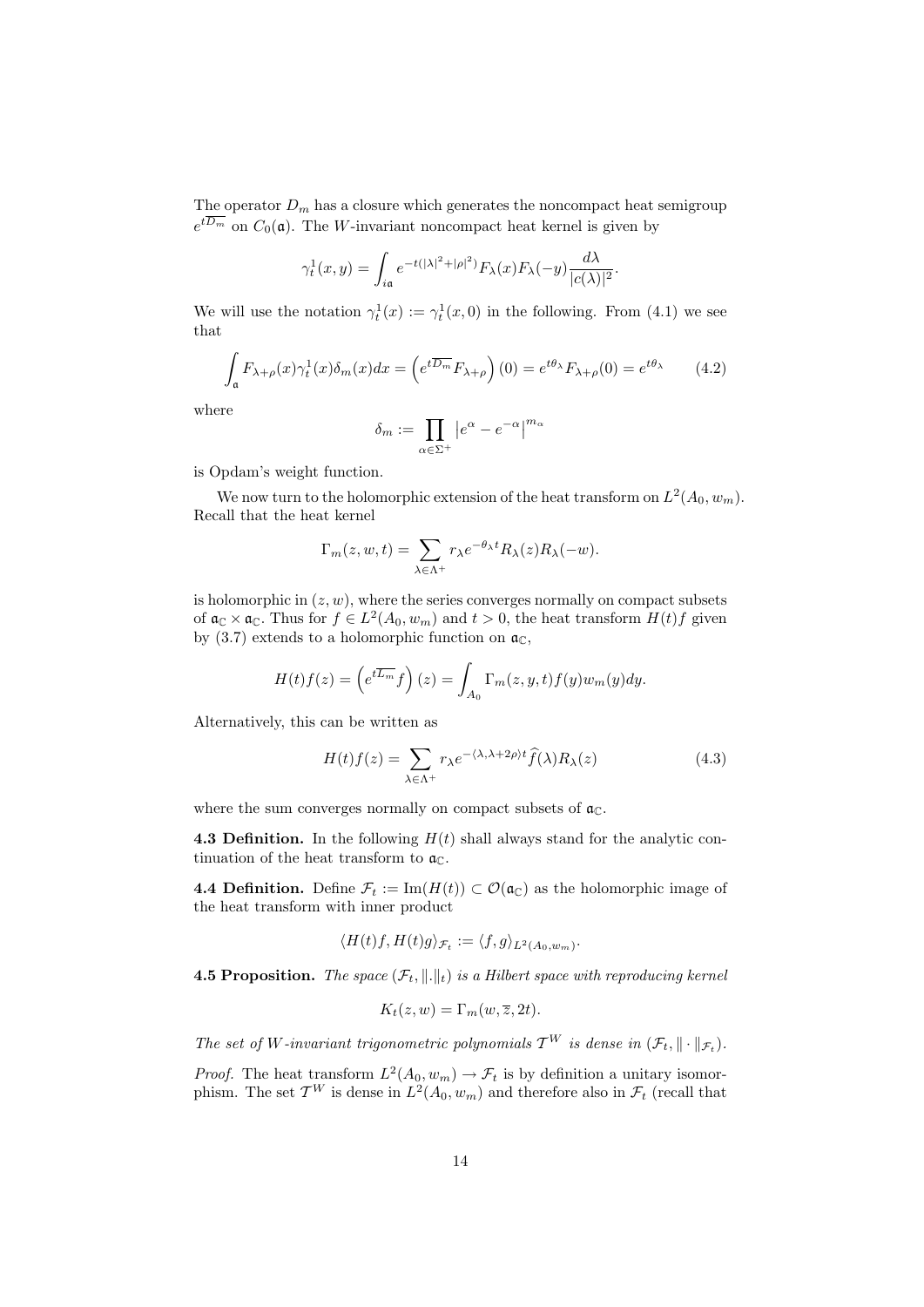$H(t)$  maps  $\mathcal{T}^W$  onto itself). Finally let  $F = H(t)f \in \mathcal{F}_t$ . Then

$$
F(z) = H(t)f(z) = \int_{A_0} f(y)\Gamma_m(z, y, t)w_m(y) dy
$$
  
= 
$$
\int_{A_0} f(y) \sum_{\lambda} r_{\lambda} e^{-t\theta_{\lambda}} R_{\lambda}(z) R_{\lambda}(-y)w_m(y) dy
$$
  
= 
$$
\int_{A_0} f(y) \sum_{\lambda} r_{\lambda} e^{-t\theta_{\lambda}} \overline{R_{\lambda}(\overline{y})} R_{\lambda}(-\overline{z}) w_m(y) dy
$$
  
= 
$$
\langle f, \Gamma_m(\overline{\cdot}, \overline{z}, t) \rangle_{L^2(A_0, w_m)} = \langle H(t)f, H(t) \Gamma_m(\overline{\cdot}, \overline{z}, t) \rangle_{\mathcal{F}_t} = \langle F, K_{t, z} \rangle_{\mathcal{F}_t}
$$

with

$$
K_{t,z}(w) = H(t)\Gamma_m(\overline{\cdot}, \overline{z}, t)(w) = \int_{A_0} \Gamma_m(w, y, t)\Gamma_m(\overline{y}, \overline{z}, t)w_m(y) dy
$$
  
=  $\Gamma_m(w, \overline{z}, 2t)$ 

according to Lemma 3.6 (c).

 $\Box$ 

We are interested in a more explicit description of the image of  $H(t)$  as a Hilbert space of holomorphic functions.

**4.6 Definition.** Assume that the Fourier coefficients of  $f \in L^2(A_0, w_m)$  satisfy the growth condition

$$
\sum_{\lambda \in \Lambda^+} r_{\lambda} |\widehat{f}(\lambda)|^2 e^{2|\lambda + \rho||x|} < \infty \quad (\forall x \in \mathfrak{a}).\tag{4.4}
$$

For such f and  $x, y \in \mathfrak{a}$  we define a generalized translation by

$$
\tau_{ix}f(y) := f(-ix * y) := \sum_{\lambda \in \Lambda^+} r_{\lambda} \widehat{f}(\lambda) R_{\lambda}(y) R_{\lambda}(-ix).
$$

Recalling that  $R_{\lambda}(-ix) = F_{\lambda+\rho}(x)$ , we observe that  $\tau_{ix} f \in L^2(A_0, w_m)$  if and only if

$$
\|\tau_{ix}f\|_2^2 < \infty \iff \sum_{\lambda \in \Lambda^+} r_\lambda |\widehat{f}(\lambda)|^2 |F_{\lambda+\rho}(x)|^2 < \infty. \tag{4.5}
$$

Notice also that  $x \mapsto \tau_{ix}f(y)$  is W-invariant on **a**. According to Proposition 6.1 in [11], the hypergeometric function satisfies a growth estimate

$$
|F_{\lambda}(x)| \le Ce^{|\lambda| |x|} \quad \forall x \in \mathfrak{a}
$$

with a constant C independent of x and  $\lambda$ . This shows that condition (4.5) above is implied by our growth condition (4.4), and the above translation is indeed well-defined. Note also that

$$
R_{\lambda}(-ix*y) = R_{\lambda}(-ix)R_{\lambda}(y).
$$

Next we define the target space of the Segal-Bargmann transform: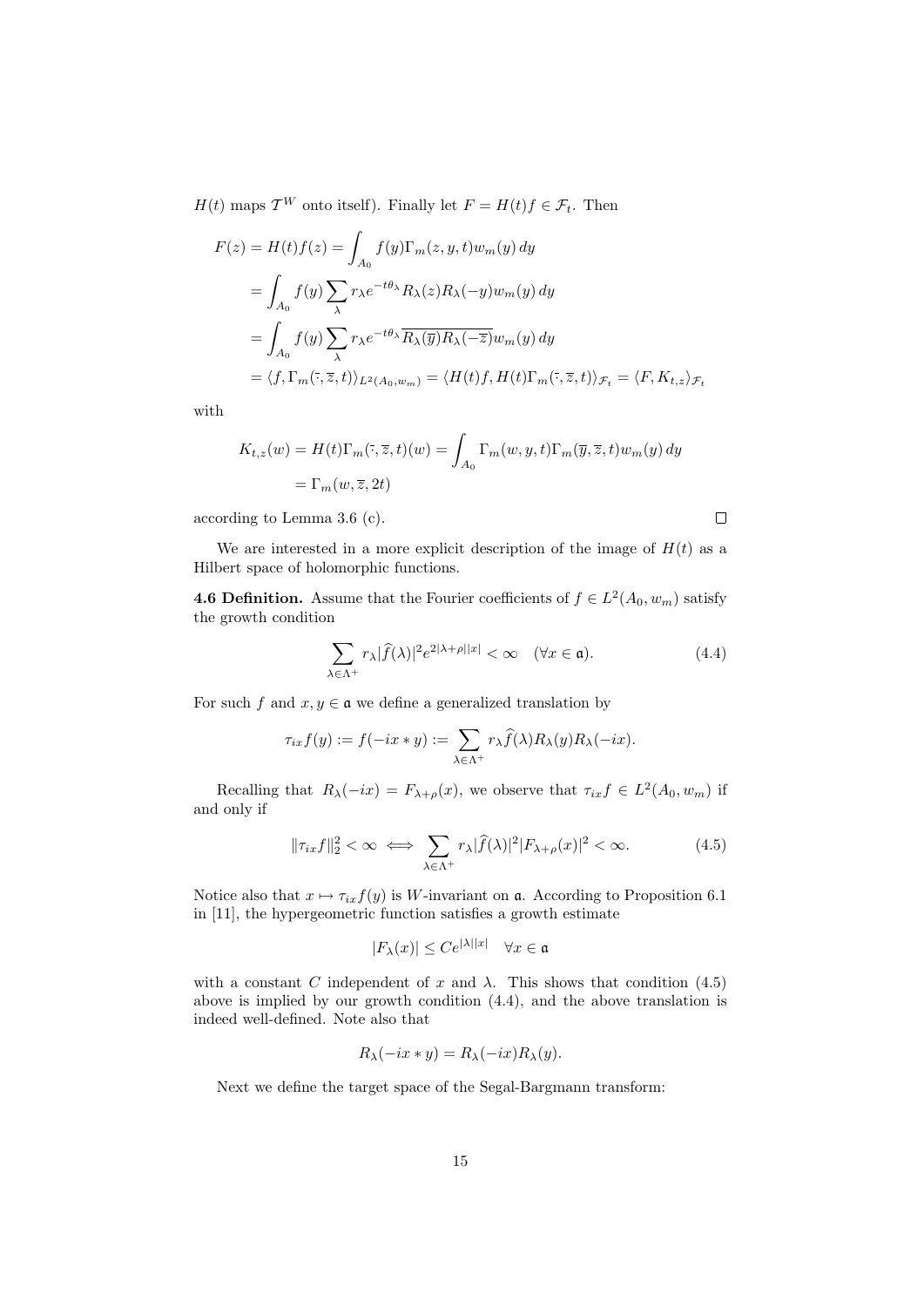#### 4.7 Definition. Let

 $\mathcal{H}_t := \{F \in \mathcal{O}(\mathfrak{a}_{\mathbb{C}}) : F \text{ is } W_{\text{aff}}\text{-invariant in the real part of its argument}; ||F||_{\mathcal{H}_t} < \infty\},\$ with the inner product

$$
\langle F, G \rangle_{\mathcal{H}_t} := \sum_{\lambda \in \Lambda^+} r_{\lambda} \widehat{F}(\lambda) \overline{\widehat{G}(\lambda)} e^{2t\theta_{\lambda}}.
$$

Here the (Heckman-Opdam) Fourier transform  $\widehat{F}(\lambda) := \int_{A_0} F(x) R_\lambda(-x) w_m(x) dx$ is with respect to real part  $x$  of the variable.

Note that functions in  $\mathcal{H}_t$  automatically satisfy growth condition (4.4) (with respect to the real part of the variable). Moreover, the identity theorem implies that each  $F \in \mathcal{H}_t$  is invariant under the action of W on  $\mathfrak{a}_{\mathbb{C}}$ , i.e. it is W-invariant also in the imaginary part of its argument.

**4.8 Proposition.** The space  $\mathcal{H}_t$  is a Hilbert space of holomorphic functions.

*Proof.* Let us recall the definition: A Hilbert space of holomorphic functions  $H$ on a domain D is a subspace of  $\mathcal{O}(D)$  with the structure of a Hilbert space such that the embedding  $\mathcal{H} \hookrightarrow \mathcal{O}(D)$  is continuous.

This means, for every compact subset  $K \subset \mathfrak{a}_{\mathbb{C}}$  we have to find a constant  $C_K$  such that

$$
|F(z)| \le C_K ||F||_{\mathcal{H}_t} \quad \forall z \in K.
$$

We claim that each  $F \in \mathcal{H}_t$  can be written as

$$
F(z) = \sum_{\lambda \in \Lambda^+} r_{\lambda} \widehat{F}(\lambda) R_{\lambda}(z)
$$
\n(4.6)

where the series converges normally on each compact subset  $K$  of  $\mathfrak{a}_{\mathbb{C}}$ . Indeed, let  $z \in K$  with  $|\text{Im } z| \leq M$ . Then

$$
\sum |r_{\lambda}\widehat{F}(\lambda)R_{\lambda}(z)| \leq \sum r_{\lambda}|\widehat{F}(\lambda)|e^{t\theta_{\lambda}}e^{-t\theta_{\lambda}}|R_{\lambda}(z)|
$$
  

$$
\leq \left(\sum r_{\lambda}|\widehat{F}(\lambda)|^{2}e^{2t\theta_{\lambda}}\right)^{1/2} \cdot \left(\sum r_{\lambda}|R_{\lambda}(z)|^{2}e^{-2t\theta_{\lambda}}\right)^{1/2}.
$$

Now the first factor is just  $||F||_{\mathcal{H}_t}$  and for the second factor we use the estimate  $|R_{\lambda}(z)|^2 \leq e^{2|\lambda| |\text{Im } z|} \leq e^{2M|\lambda|}$  to obtain a constant  $C_K$  such that

$$
\sum \|r_{\lambda}\widehat{F}(\lambda)R_{\lambda}\|_{\infty,K} \leq C_K \|F\|_{\mathcal{H}_t}.
$$
\n(4.7)

As a consequence, the sum in (4.6) defines a holomorphic function on  $\mathfrak{a}_{\mathbb{C}}$ . On the other hand, for given  $f \in L^2(A_0)$  the sum  $\sum_{\lambda \in \Lambda^+} r_{\lambda} \widehat{f}(\lambda) R_{\lambda}$  is just the expansion of  $f$  with respect to the orthonormal basis of Heckman-Opdam polynomials. Since  $F \in \mathcal{H}_t$  is continuous and bounded in the real part (as a  $W_{\text{aff}}$ -invariant function) we have  $F \in L^2(A_0)$  and therefore  $F(x) = \sum_{\lambda \in \Lambda^+} r_\lambda \widehat{F}(\lambda) R_\lambda(x)$  a.e. on  $A_0$ . Now the identity theorem implies the claim (4.6).

Relation (4.6) together with (4.7) show that the embedding  $\mathcal{H}_t \hookrightarrow \mathcal{O}(\mathfrak{a}_{\mathbb{C}})$  is continuous. It remains to check that  $\mathcal{H}_t$  is complete with respect to the given inner product  $\langle \cdot, \cdot \rangle_{\mathcal{H}_t}$ . For this, consider a Cauchy sequence  $(F_n)$  in  $\mathcal{H}_t$ . Because of the continuous embedding it converges uniformly on compact subsets of  $a_{\mathbb{C}}$ to some limit  $F \in \mathcal{O}(\mathfrak{a}_{\mathbb{C}})$  which is  $W_{\text{aff}}$ -periodic in its real part. In particular  $(F_n)$  converges uniformly on the alcove  $A_0$ . This implies that  $\widehat{F}_n(\lambda) \to \widehat{F}(\lambda)$ <br>uniformly in  $\lambda$ , and therefore  $\lim_{n \to \infty} F_n = F$  in  $\mathcal{H}_t$ . uniformly in  $\lambda$ , and therefore  $\lim_{n\to\infty} F_n = F$  in  $\mathcal{H}_t$ .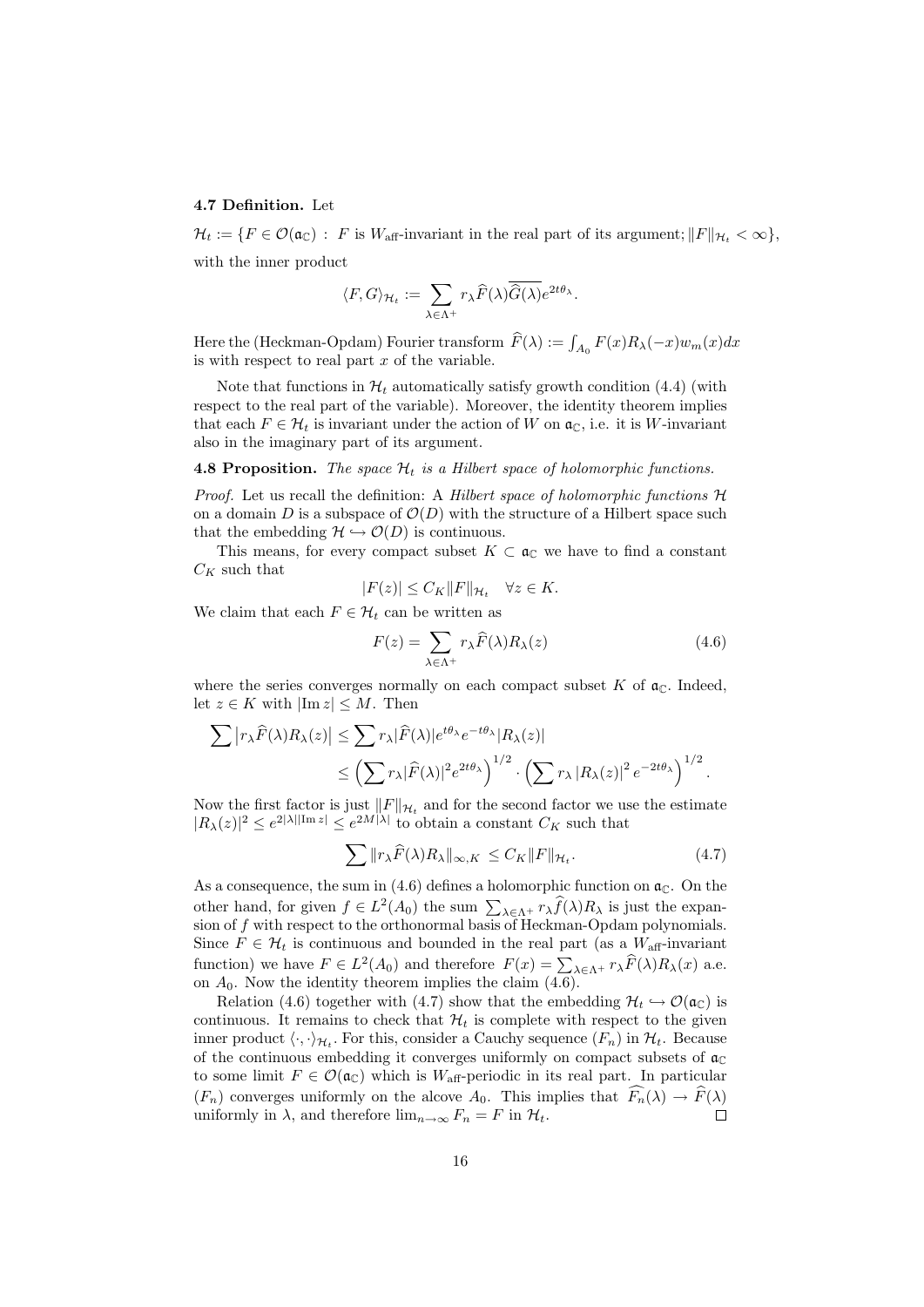In the next Proposition we give another representation of the inner product of  $\mathcal{H}_t$  and state its reproducing kernel.

**4.9 Proposition.** (1) The inner product of  $\mathcal{H}_t$  can be written as

$$
\langle F, G \rangle_{\mathcal{H}_t} = \int_{\mathfrak{a}} \int_{A_0} \tau_{ix} F(y) \overline{G(y)} w_m(y) \gamma_{2t}^1(x) \delta_m(x) dy dx.
$$
 (4.8)

(2) The reproducing kernel of  $\mathcal{H}_t$  is given by  $K_t(z, w) = \Gamma_m(w, \overline{z}, 2t)$ .

We remark that in (4.8),  $\int_{\mathfrak{a}} \text{ can be replaced by } |W| \int_{\mathfrak{a}^+} \text{ because } x \mapsto \tau_{ix} F(y)$ and the heat kernel  $\gamma_{2t}^1$  are  $\tilde{W}$ -invariant.

*Proof.* We already remarked that  $\tau_{ix}F$  is well defined for functions in  $\mathcal{H}_t$ . Using dominated convergence we calculate

$$
\int_{\mathfrak{a}} \int_{A_0} \sum_{\lambda} r_{\lambda} \widehat{F}(\lambda) R_{\lambda}(-ix) R_{\lambda}(y) \overline{G(y)} w_{m}(y) \gamma_{2t}^{1}(x) \delta_{m}(x) dy dx
$$
  
\n
$$
= \sum_{\lambda} r_{\lambda} \widehat{F}(\lambda) \int_{\mathfrak{a}} \left( \int_{A_0} R_{\lambda}(y) \overline{G(y)} w_{m}(y) dy \right) R_{\lambda}(-ix) \gamma_{2t}^{1}(x) \delta_{m}(x) dx
$$
  
\n
$$
= \sum_{\lambda} r_{\lambda} \widehat{F}(\lambda) \overline{\widehat{G}(\lambda)} \int_{\mathfrak{a}} F_{\lambda+\rho}(x) \gamma_{2t}^{1}(x) \delta_{m}(x) dx = \sum_{\lambda} r_{\lambda} \widehat{F}(\lambda) \overline{\widehat{G}(\lambda)} e^{2t\theta_{\lambda}} = \langle F, G \rangle_{\mathcal{H}_{t}}.
$$

Here we used  $R_{\lambda}(-ix) = F_{\lambda+\rho}(x)$  and (4.2). For the reproducing kernel property note that for  $K_{t,z}(w) = \Gamma_m(w, \overline{z}, 2t)$  we have

$$
\widehat{K}_{t,z}(\lambda) = e^{-2t\theta_\lambda} \overline{R_\lambda(z)}.
$$

Thus

$$
\langle F, K_{t,z} \rangle_{\mathcal{H}_t} = \sum_{\lambda \in \Lambda^+} r_{\lambda} \widehat{F}(\lambda) R_{\lambda}(z)
$$

 $\Box$ 

which is equal to  $F(z)$  according to (4.6).

So  $\mathcal{F}_t$  and  $\mathcal{H}_t$  have the same reproducing kernel. But then by general Hilbert space theory they have to coincide. The holomorphic heat transform  $H(t)$ :  $L^2(A_0, w_m) \to \mathcal{F}_t$  is by definition a unitary isomorphism. We conclude

4.10 Theorem. The Segal-Bargmann transform

$$
L^2(A_0, w_m) \to \mathcal{H}_t, \quad f \mapsto H(t)f
$$

defined by (4.3) is a unitary isomorphism from the  $L^2$ -space on the alcove  $A_0$ onto the Hilbert space of holomorphic functions  $\mathcal{H}_t$ .

#### References

- [1] S. Ben Saïd, B. Ørsted, Segal-Bargmann transforms associated with finite Coxeter groups, Math. Ann. 334 (2006), no. 2, 281-323.
- [2] S. Ethier, T. Kurtz, Markov Processes: Characterization and Convergence, John Wiley and Sons, Inc., New York, 1986.